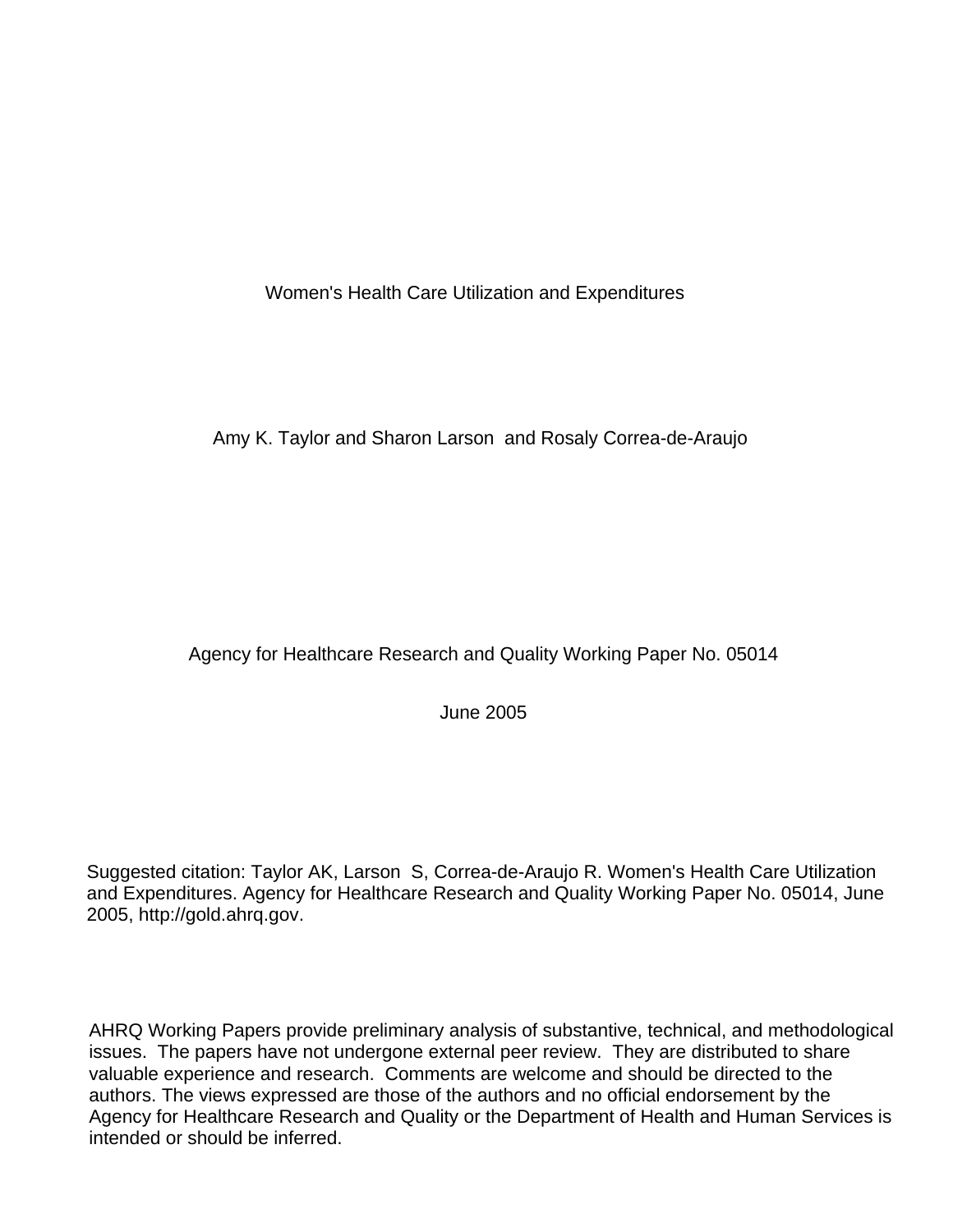Women's Health Care Utilization and Expenditures Amy K. Taylor, PhD, Sharon Larson, PhD, Rosaly Correa-de-Araujo, MD, MSc, PhD March 2005

#### **Abstract**

This study examines women's use of and expenditures for medical care in the United States. In 2000, 91% of women aged 18 years and older used any health care services. Overall 82% of adult women reported an ambulatory care visit, while 11% had an inpatient hospital stay. Mean expense per person with expense was \$3219 for that year. We examined use and expenditures by sociodemographic characteristics. The most notable findings indicate that women with private insurance, and those on Medicaid, are more likely to use health services than uninsured women. White women, compared to Black and Hispanic women, are more likely to have an ambulatory care visit, buy prescription drugs, and use preventive health care services. In addition, white and Hispanic women pay a higher proportion of medical care expenses out-of-pocket than do Black women. Finally, nearly 30% of older women in fair or poor health spent 10% or more of their income out-of-pocket on medical care. In order to reduce disparities and improve the quality of health care for all women, it is important for policy makers to understand the factors that influence their utilization and expenditures for medical care.

#### **Corresponding author:**

Amy K. Taylor, PhD Agency for Healthcare Research and Quality 540 Gaither Road Rockville, MD 20850 Phone (301) 427-1660 / Fax (301) 427-1276 ataylor@ahrq.gov

Dr. Correa-de-Araujo is AHRQ's Senior Advisor on Women's Health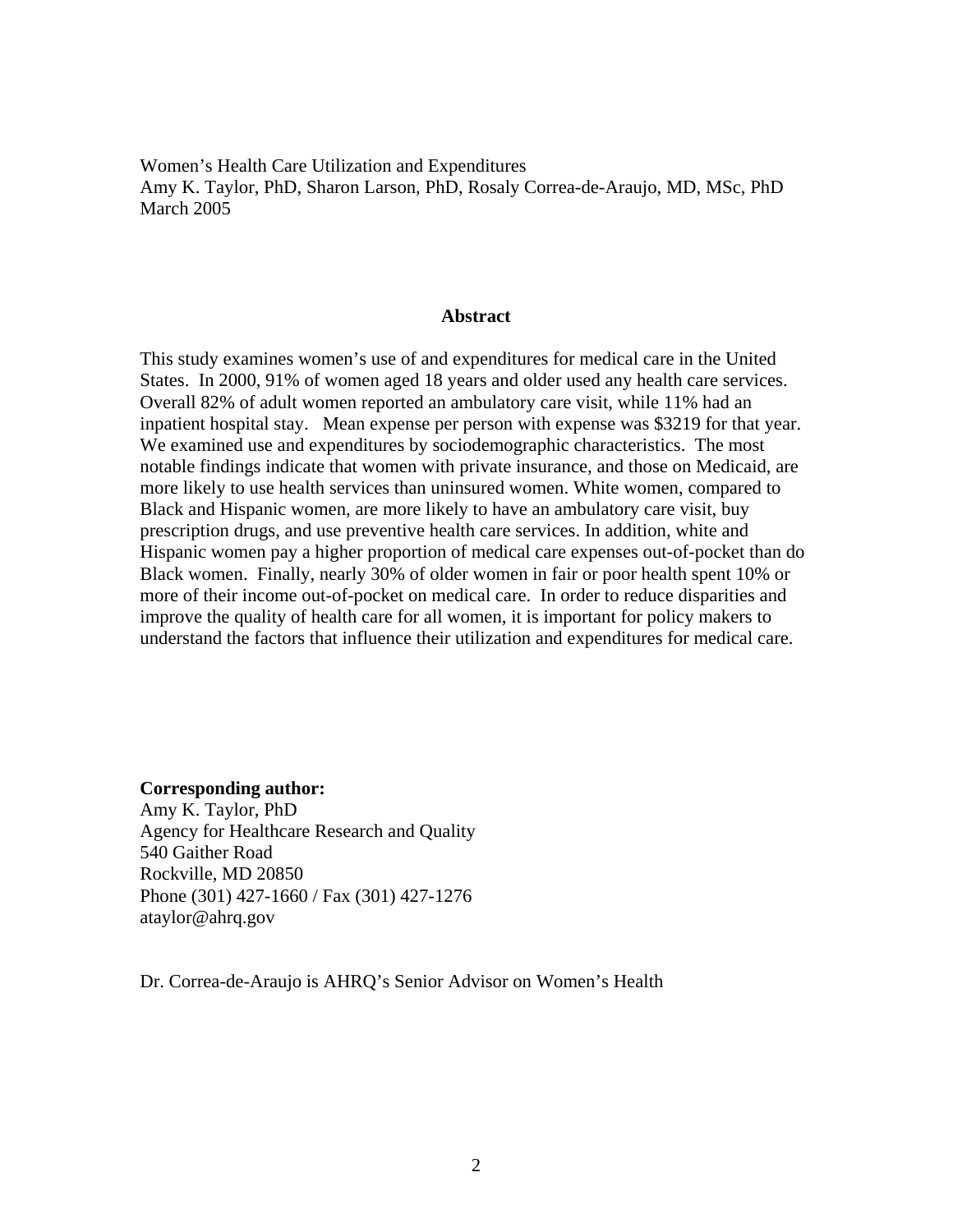#### **Introduction**

There have been very few studies reported in the literature that provide an overarching examination of women's health care use and expenditures in relation to their social, demographic and health characteristics. Increased knowledge about which women have high health expenditures and their utilization patterns will aid policy makers and health care providers in developing services for specific populations of women. It is important to understand which health services are the most costly for women and how women finance their health care. As the U.S. population continues to age the ramifications of older women's health care expenditures will also become increasingly important to policy makers concerned with Medicare spending. Medicare expenditures are likely to rise given the demographic trend of an aging population and an increased risk for chronic conditions in aging women.

This study presents descriptive data on utilization of medical care and spending for health care by women in the United States during calendar year 2000. Our main purpose was to identify differences in women's health care utilization and expenditure by sociodemographic characteristics. There are a number of reasons that it is important to look at categories of health expenditures between different groups of women. Poor women may have less access and therefore less utilization of certain kinds of health care. Those who are uninsured have generally been found to have less access to health care services. It is unclear, however, how lack of access translates into differences in expenditures between subpopulations of women. Also, little is known about how women's increased longevity may be differentially experienced by subpopulations of women with respect to their health care expenses.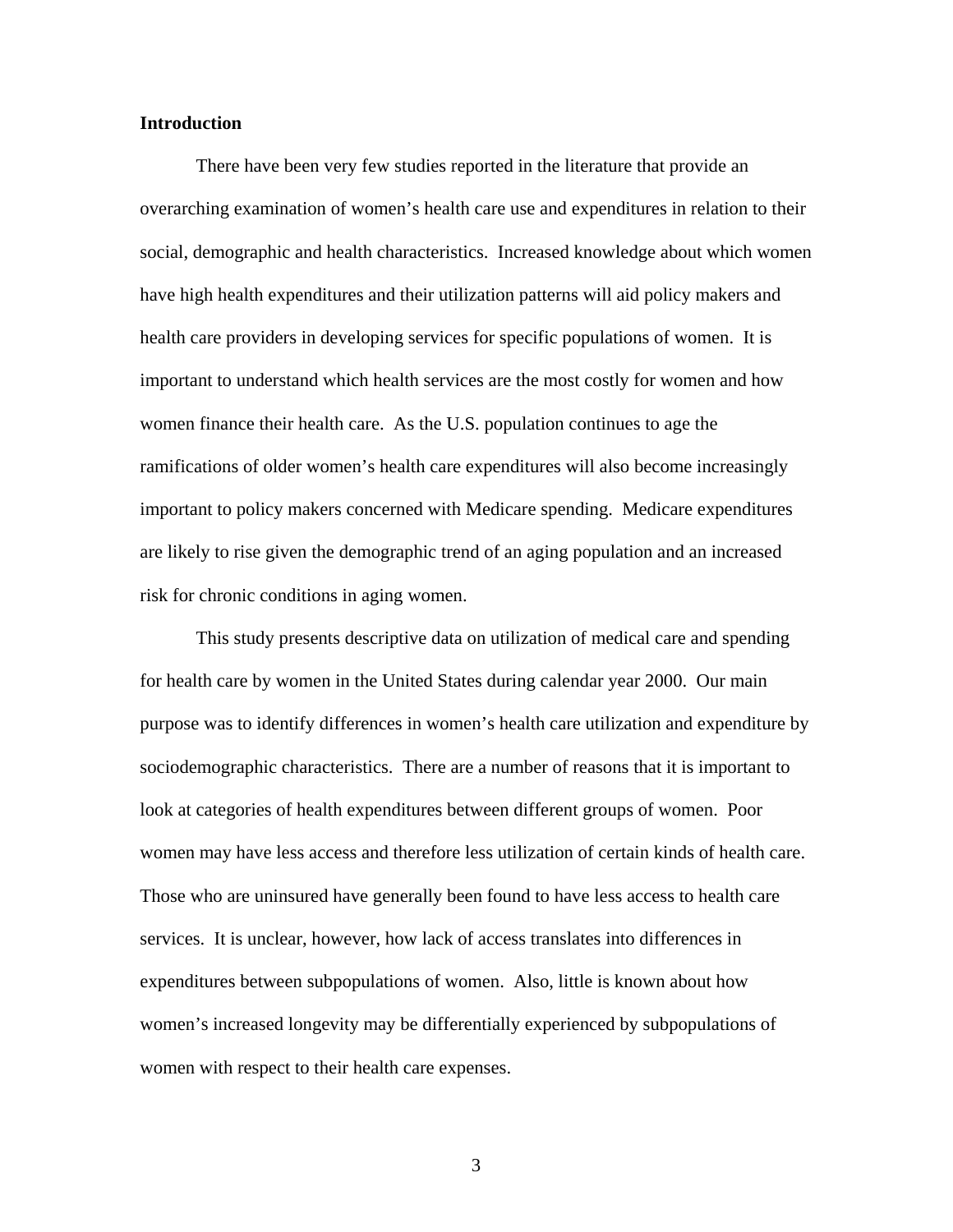stays, home health services, prescription drugs and preventive care. Data on utilization Findings presented here include the proportion of women who reported ambulatory medical care in office-based and hospital based settings, inpatient hospital and annual expenditures for health care are shown by characteristics of users. Mean expenses and sources of payment including out-of-pocket, Medicare, Medicaid, and private insurance are examined by selected demographic, socioeconomic and insurance characteristics. The proportion of income spent on health care is also shown by these characteristics. Specific comparisons are made by age, race/ethnicity, perceived health status, health insurance coverage, income, metropolitan versus non-metropolitan residence, and level of education.

#### **Data and Methods**

The data used in this study come from the 2000 Medical Expenditure Panel Survey (MEPS), conducted by the Agency for Healthcare Research and Quality in conjunction with the National Center for Health Statistics. MEPS is a nationally representative survey of the U.S. civilian, non-institutionalized population and includes detailed information on health care use and expenditures (including sources of payment), as well as demographic characteristics, health conditions, health status, access to care, health insurance coverage, income, and employment. Detailed descriptions of the survey and its methodology have been previously published (Cohen JW, et al, 1996; Cohen JW, 1997; Cohen SB, 2003). Expenditure data in MEPS are obtained from both the household interview and the Medical Provider Component, which collects data from a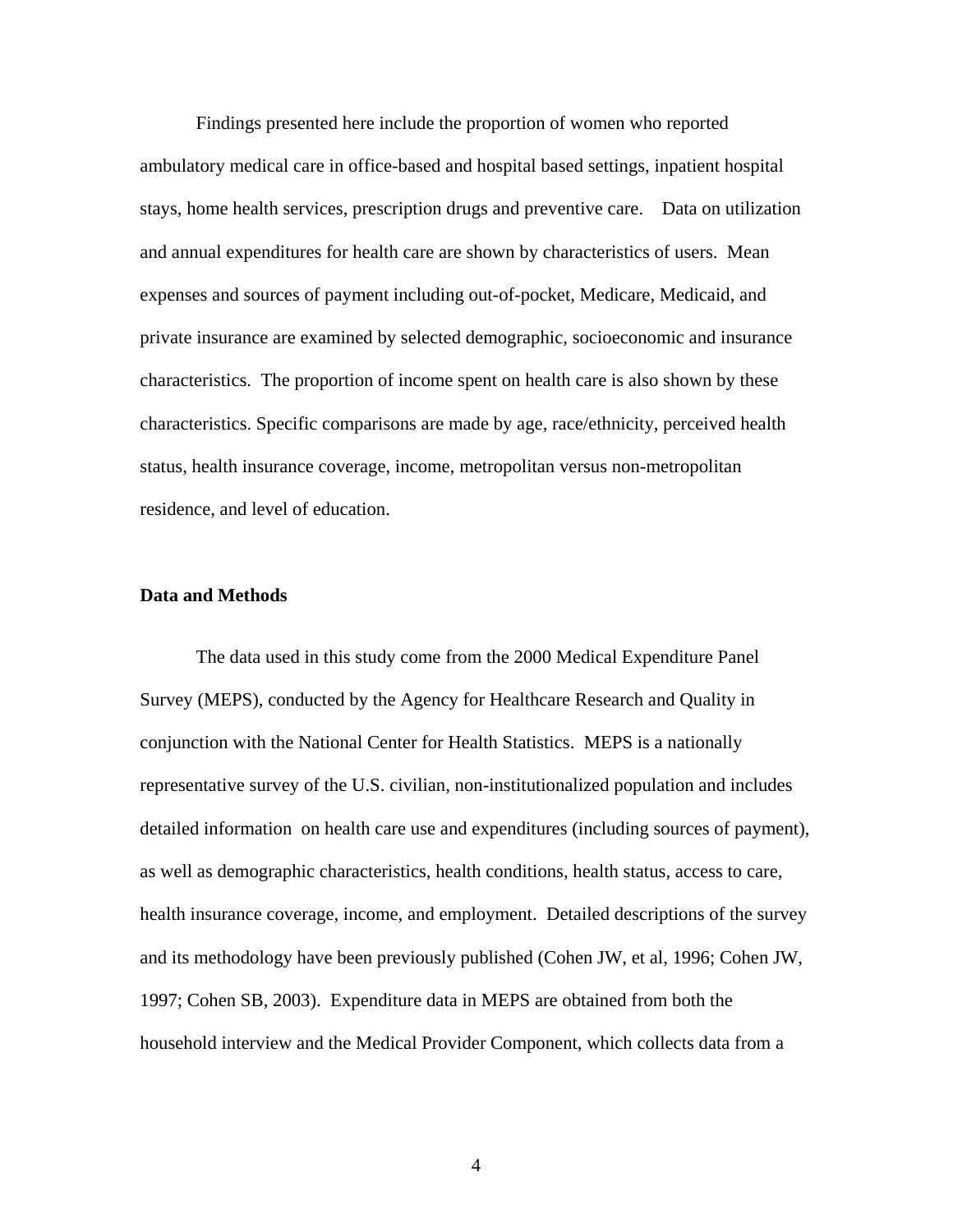sample of respondents' hospitals, physicians, home health care providers, and pharmacies (see Machlin SR and Taylor AK, 2000 for more details).

The findings presented in this study are for women 18 years and older in the civilian non-institutionalized population of the United States during calendar year 2000. Bivariate descriptive analysis was used to examine health care use and expenditures and related sociodemographic characteristics of varying subgroups of women. Only differences between estimates that are statistically significant at the .05 level are discussed in the text.

#### **Results**

#### **Women's Health Care Service Utilization in the United States**

including ambulatory care visits, inpatient hospital stays, and prescription drug use. Table 1 shows the percent of adult women who used various health services by socioeconomic and personal characteristics. Table 2 shows use of medical care services, Ninety-one percent of women, 18 years or older, reported the use of any health services. during 2000. Eighty-two percent of these women received ambulatory visits. For women reporting these visits there was an average of 8.4 ambulatory visits during the year. Only about 11% of women reported a hospital stay during 2000 and of those women who had a hospital stay the average length of stay was 6.3 days. Ninety-four percent of women received preventive health care during the year, while three-fourths of women reported filling at least one prescription. Only 3% of women received home health services during the year.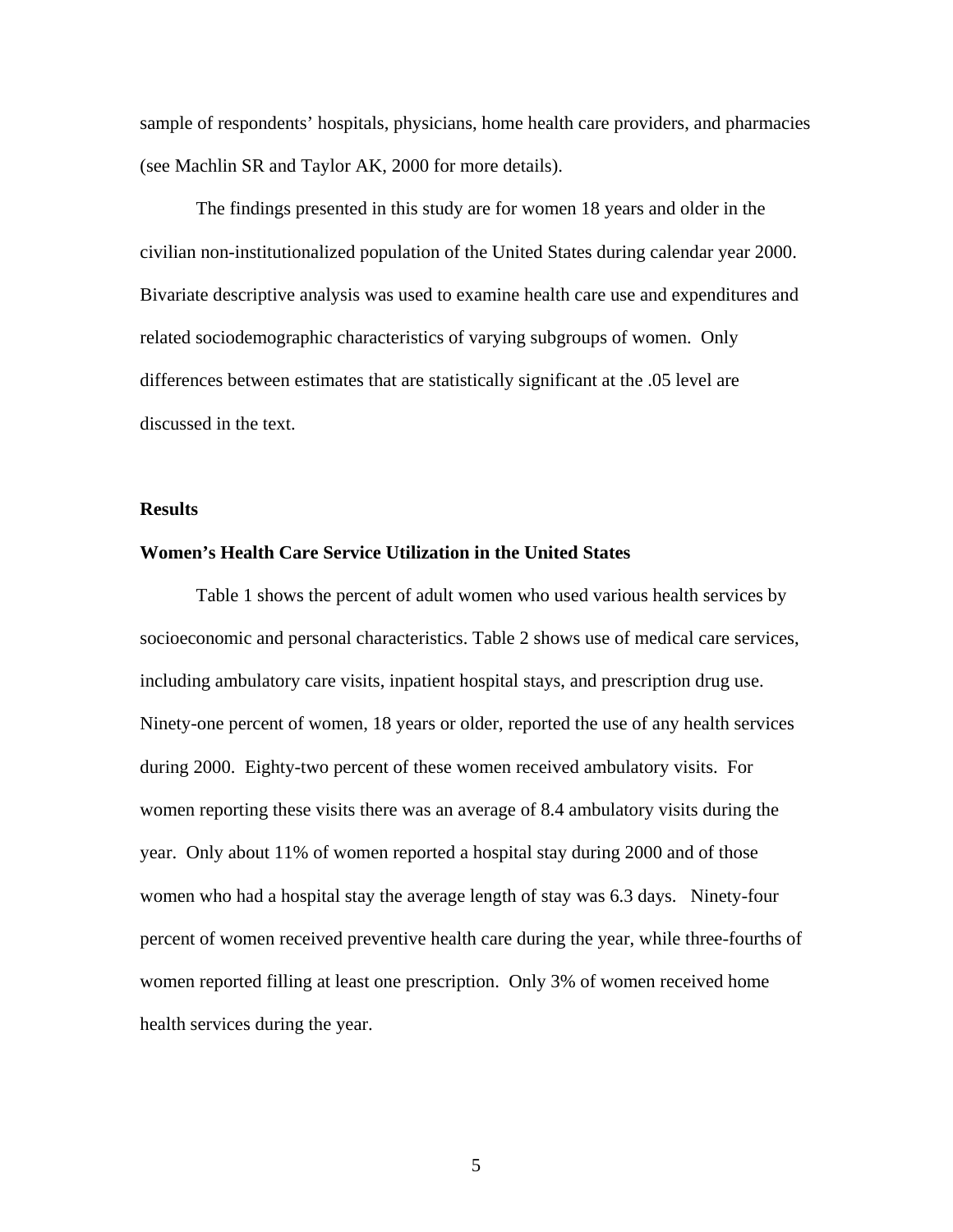#### *Sociodemographic Characteristics*

As expected, the percent of the population who used any health services increased with age. By age 65 at least 96% of the population reported any use of health services during the year. Women over 65 were more likely to use ambulatory care services than younger women. Women age 65 -74 were more likely to have had an inpatient hospital stay than younger women and a higher percentage of women age 75 or older had inpatient hospitalization than women under age 75. The proportion of women reporting inpatient care began to increase significantly after age 65, while the proportion reporting home health care increased significantly after age 75. A higher percentage of women over age 65 reported use of prescription drugs than did women less than 65 years of age.

Health care utilization patterns for never married women differed significantly from those of other women. Compared to other women, never married women were less likely to use any health services. They were also less likely to have had any ambulatory care services or an inpatient hospital stay.

A lower percentage of Black<sup>1</sup> and Hispanic women reported use of any health services, ambulatory care, and prescription drugs than did white women<sup>2</sup>[.](#page-17-0) Black women (13%) were more likely to report an inpatient stay than Hispanic women (9%). On average, for those who had any visits, Black and Hispanic women reported seven ambulatory visits during the year compared to an average of nine visits for white women. Women with more than 12 years of education had a higher probability of using any medical care (93%) and ambulatory care (84%), but a lower likelihood of an inpatient hospital stay (9%) or home health service use (2%) when compared to women with less than 12 years of education. Women with higher education (97%) were also more likely to report using preventive health services than women with 12 years of education (92%)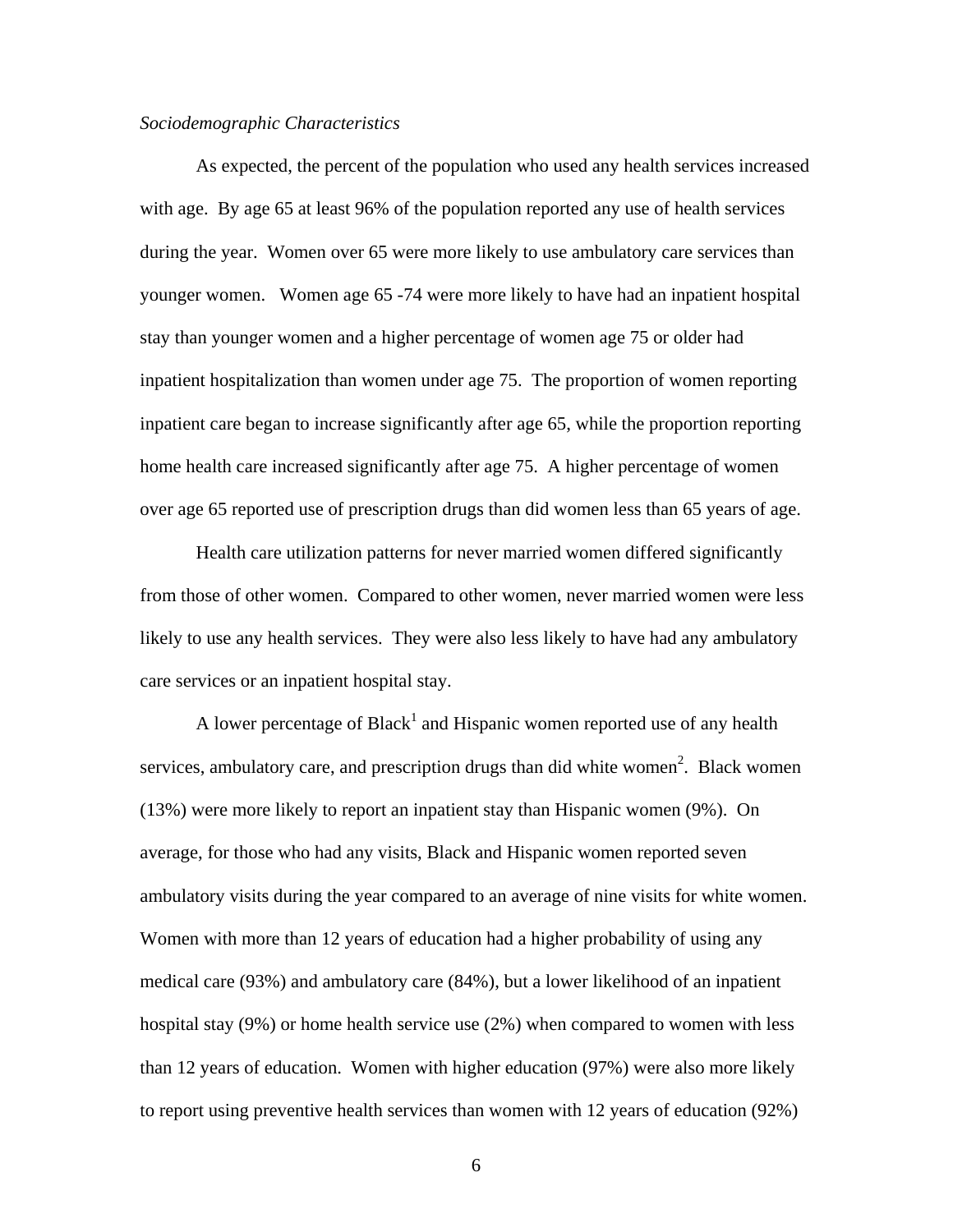and those with less than 12 years of education (90%). In addition these women reported fewer average numbers of prescriptions (14) compared to women with high school graduation (16) and women with less than 12 years of education (20). There were no significant differences in the length of hospital stays by educational status.

Women from the South (90%) and West (90%) were less likely to report use of any health services compared to women in the Midwest (94%). Women in the West (78%) were less likely to have an ambulatory visit than women in the Midwest (86%) or the Northeast (83%). Women who lived in the West (9%) were less likely to report a hospital stay than women in the Midwest (13%) and South (12%). Women who resided in the West (72%) were less likely to buy prescription drugs than women from any other region (76%-79%).

For those who did use ambulatory services the mean number of ambulatory visits was less for women in the South (8 visits) than the Northeast (10 visits). Women in the West reported fewer hospital days (5 days) than women from all other regions (6-7 days). Finally, women in the West (14) reported a fewer number of prescriptions purchased compared to women from the South (16) and the Midwest (17).

Women who lived in rural counties were less likely to use any health services, have an ambulatory visit or obtain prescriptions than women in near rural places. Ninety percent of rural women used any health services compared to 94% of near rural women. In a similar pattern, 80% of rural women and 86% of near rural women had an ambulatory care visit during the year. Finally, 76% of rural women reported obtaining a prescription during the year in comparison to 83% of near rural women. Rural women also obtained more prescriptions, an average of 19 during the year, significantly more than metropolitan women (15 during the year), for those who had a prescription expense.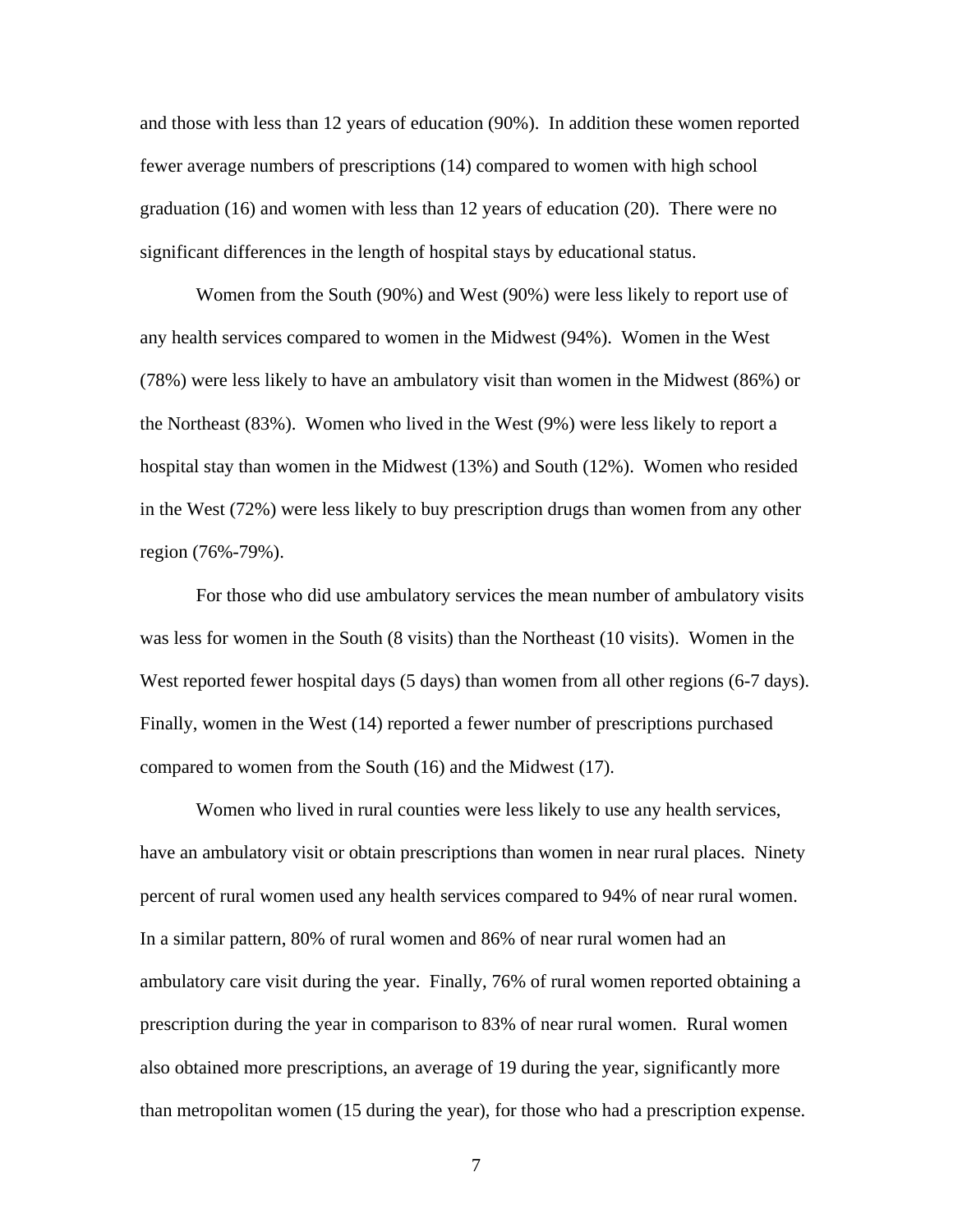#### *Insurance and Income Characteristics*

Women's health insurance status was associated with differences in utilization of medical care. Women under age 65 who were uninsured all year were significantly less likely to use any health services (71%) compared to women with either public (94%) or private (92%) coverage. Similarly, uninsured women were less likely to use ambulatory care services (60%) than their publicly (86%) or privately (82%) insured counterparts. This same pattern was observed in the use of prescription drugs and preventive health services. Uninsured women under 65 were no less likely than women with private insurance to report inpatient hospital and home health services. Women under age 65 with public insurance were more likely to use inpatient hospital care and home health services than women who were uninsured or those who had private health insurance. Over one quarter of women with Medicaid only throughout the year had an inpatient hospital stay (26 percent), compared to 8 percent of those with private insurance and 6 percent of uninsured women.

Women with Medicare and other public insurance were significantly more likely (24%) to use home health services than those with Medicare only (9%) or Medicare and private insurance (8%). There were generally no other significant differences in the likelihood of reporting health services use for women over age 65 years by insurance status.

Poor and near poor women were less likely to have reported use of any health care services (88%) or ambulatory care (79%) than women in the highest income category (94%, 84%). However, poor and near poor women were similar to low and middle income women in their likelihood of reporting any health service use or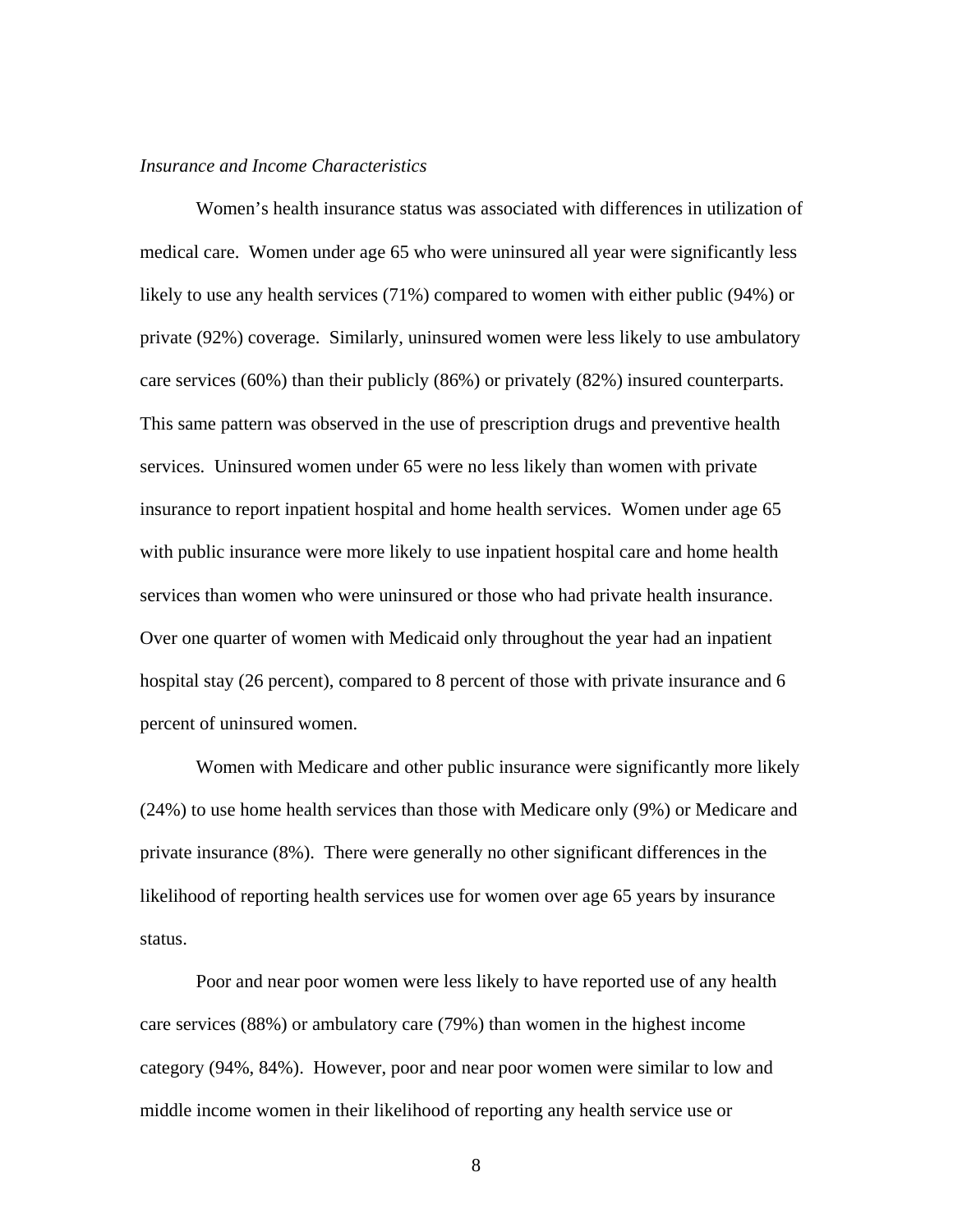ambulatory care. Women in the lowest income category were also less likely to have used preventive health services (88%) when compared to middle (93%) or high income (97%) women. Poor /near poor (18%) and low income (15%) women were more likely to have reported a hospital stay than middle (10%) or high (7%) income women. Middle income women were more likely to have had a hospital stay than high income women. High income women also reported shorter length of stays (5 days) compared to all other women ( $\sim$ 7 days). A larger proportion of poor/ near poor (6%) and low income (5%) women reported having used home health services than middle (2%) and high income (1%) women.

#### *Health Status*

Not surprisingly, women in fair or poor health, regardless of age, were more likely to have used all health services except preventive care than did women who reported their health as good, very good or excellent.

#### **Annual Expenses for Personal Health Expenditures**

Table 3 describes annual expenses for personal health expenditures. In most cases mean expenditures for personal health expenses reflect the differences seen in the previous section on utilization of health services.

#### *Sociodemographic Characteristics*

Total annual expenditures per person on average were lower for those under age 65 than for those 65 years and older, ranging from \$2118 for women age 18-44 years of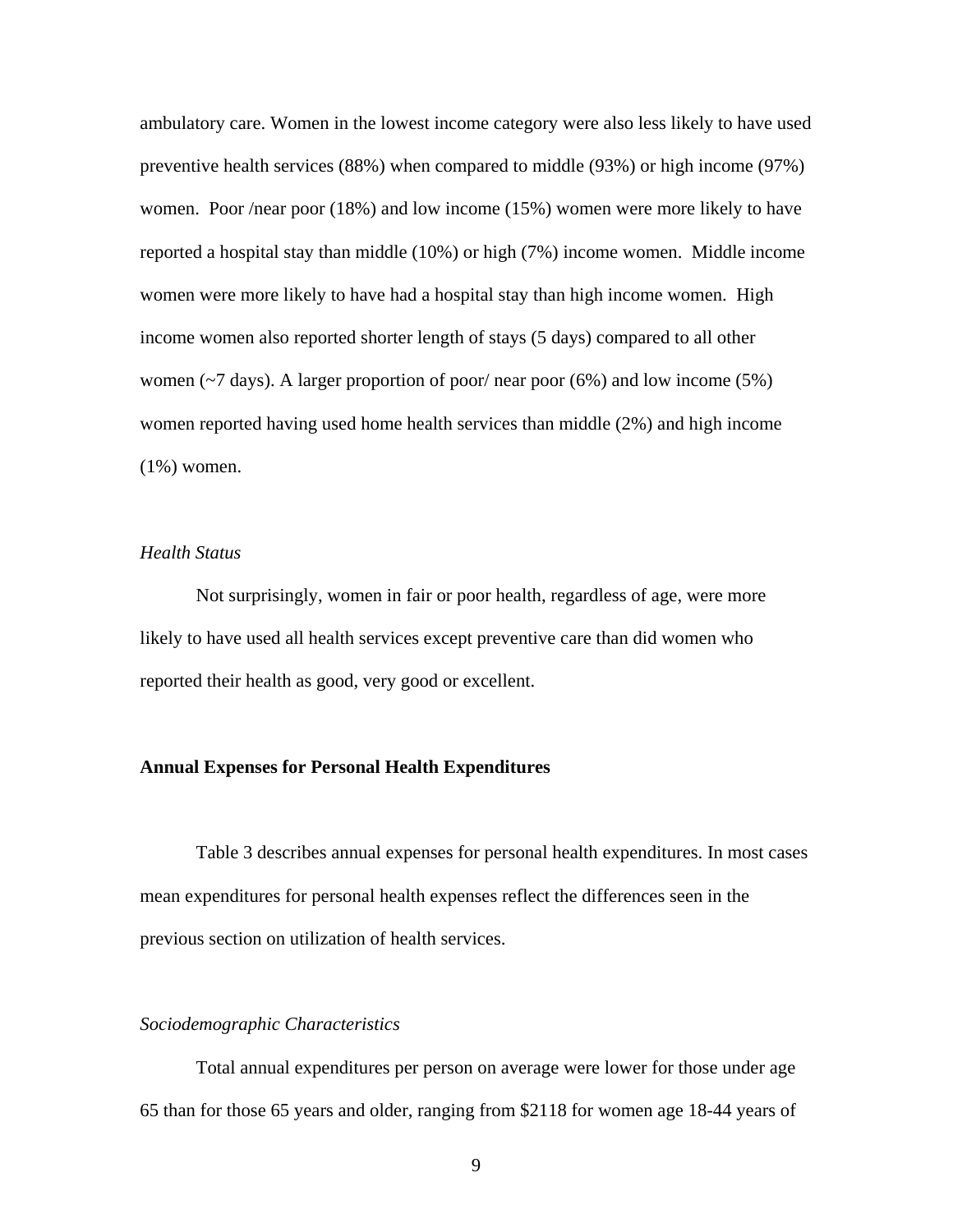age to \$6893 for women 85 years and older. Inpatient hospitalization accounted for the largest fraction of expenditures by type of service for women age 75 years and older (46%). Ambulatory care made up the largest proportion of expenditures for women younger than age 65 (37% to 39%). Prescription drugs made up a larger fraction of total expenses for women age 45-64 and 65-74 than for those aged 18-44 and those aged 85 and older.

Age differences also emerged by marital status. Widows had higher mean expenses (\$5683) than other women, probably reflecting the higher average age of widows. Likewise, never married women had lower average expenditures (\$2023), perhaps due to their younger average age.

Mean total expenses were higher for whites (\$3333) than either blacks (\$3060) or Hispanics (\$2434) and mean expenses were higher for blacks than for Hispanics. Expenditures for inpatient hospital services accounted for 46% of expenditures for black women, which was significantly higher than the 32% reported by white women. Thus, the proportion of total expenditures for black women in other categories such as prescription drugs and ambulatory care was notably lower than for white women. There were no significant differences in the proportion of expenditures devoted to any one category of expenditures between white women and Hispanic women.

Women with more than 12 years of education had significantly lower average annual medical expenses (\$2892) than did women who had less than 12 years of education (\$3928). For women with lower education, inpatient care represented a higher fraction of expenses and ambulatory physician care represented a lower fraction of expenses than for women with 12 or more years of education.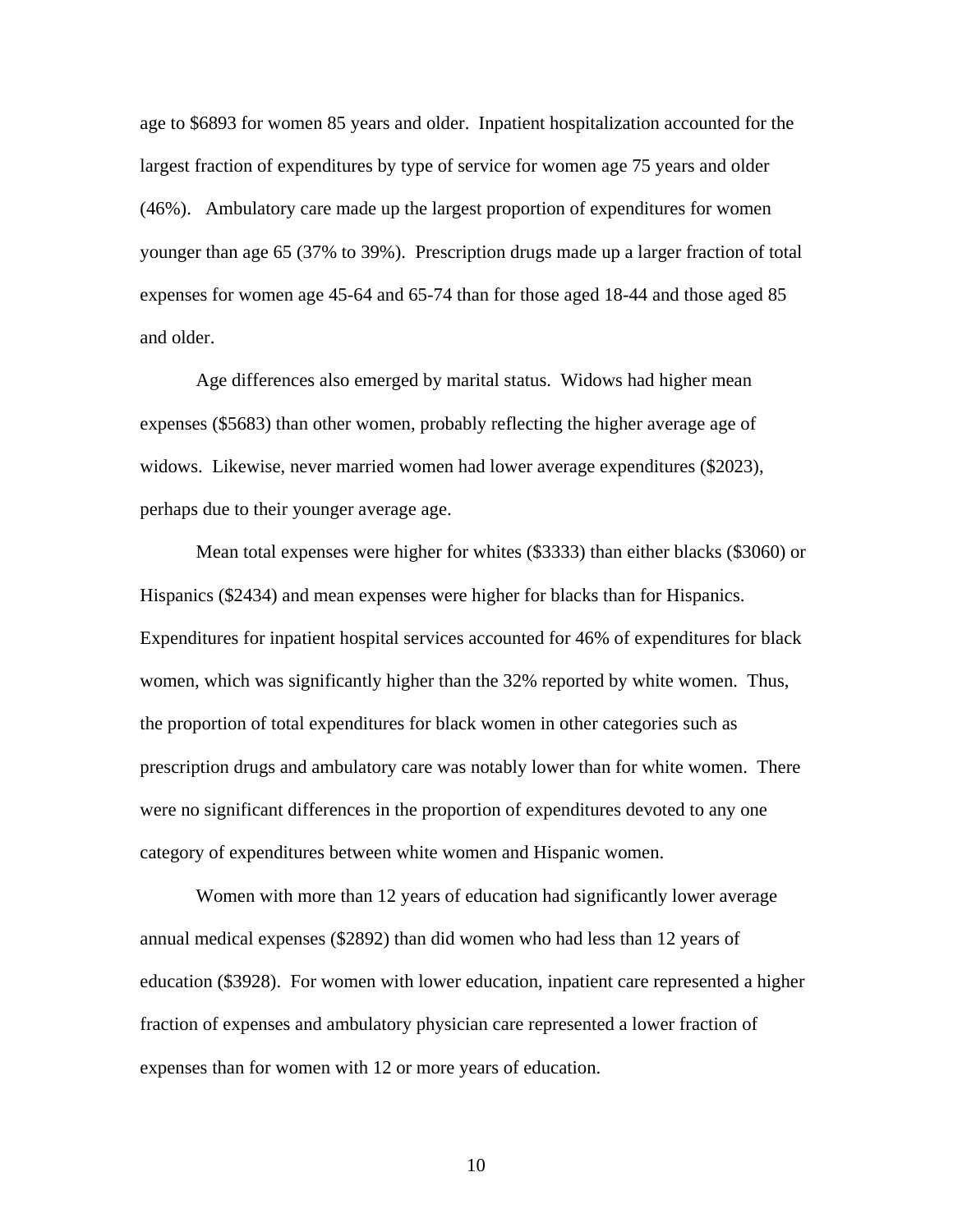There were no significant differences in mean expenditures per person by region. The only significant differences that emerged in the examination of women from different regions were that women in the Northeast spent a higher fraction (21%) of their expenses for prescription drugs than women in the West (16%); and ambulatory physician services accounted for a larger fraction of expenses for women in the West (36%) than for women in the South (30%).

#### *Insurance and Income Characteristics*

*Under 65 years:* Mean expenses were significantly higher for women who had public insurance throughout the year (\$4675) than those who were uninsured (\$1512). Not surprisingly, women with private insurance (\$2460) also had higher average expenses than women who were uninsured for the entire year.

Inpatient hospital services made up the largest fraction of expenses (39%) for women with public insurance only, whereas ambulatory physician services accounted for the largest proportion of expenses for women with private insurance (41%). Ten percent of total expenditures reported by women with public insurance were for home health services, which was significantly greater than for women with private insurance.

*Over 65 years*: For women in this age group, those with Medicare and other public insurance had considerably higher expenses on average (\$7822) than women who had Medicare alone (\$5143) or Medicare and private insurance (\$5773). For women with Medicare and other public insurance the percent of expenses accounted for by ambulatory physician services (20%) was lower than for those who had Medicare and private insurance (29%). The percent of expenses going to home health services was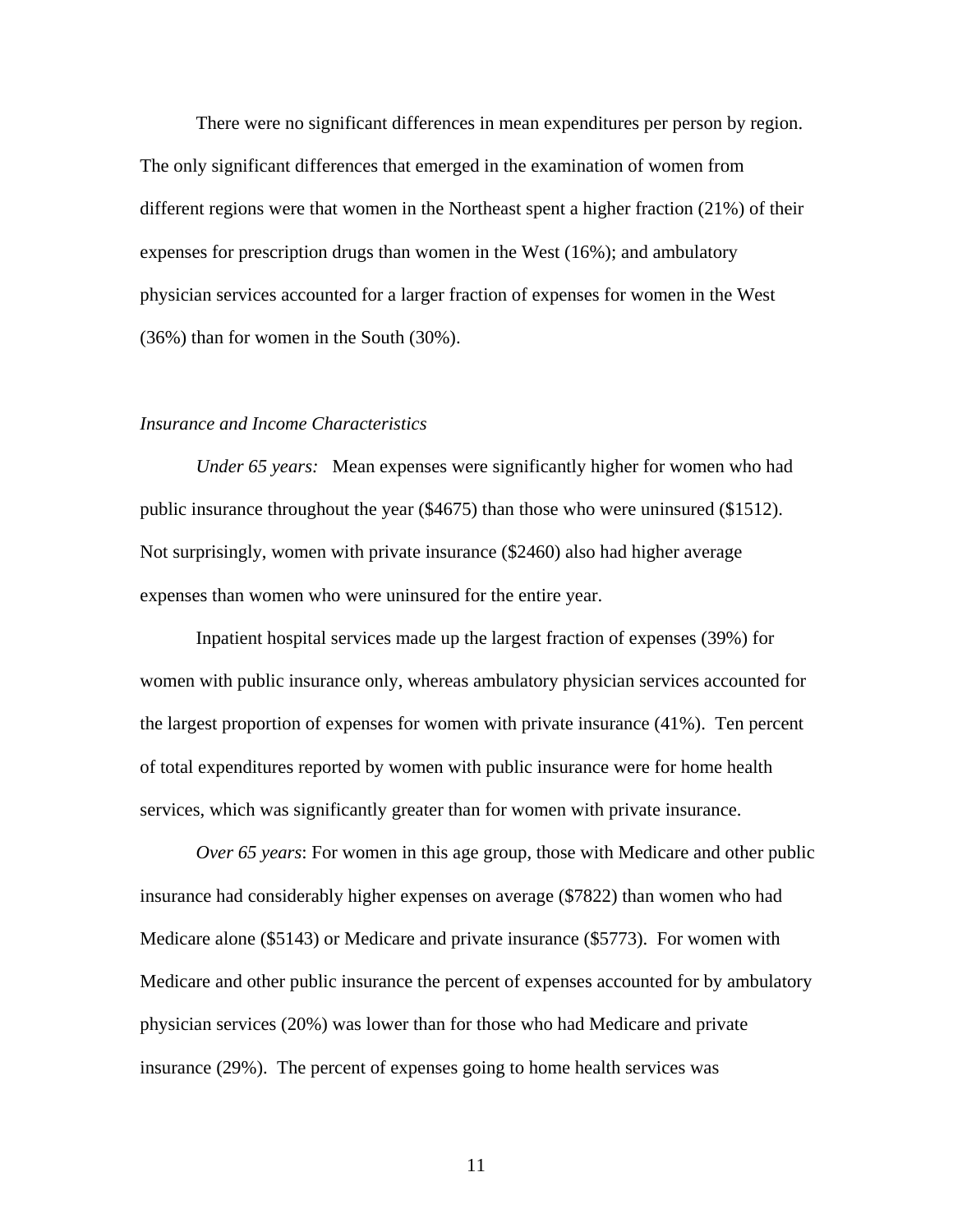significantly higher for those on Medicare and other public insurance (20%) than women with Medicare (6%) or Medicare and private insurance (4%).

Average expenses for women with lower family incomes (poor, near poor or low) were higher than expenses for women with middle and high incomes. Expenditures for women in middle and high income categories were not significantly different from one another. Women with lower incomes had a higher proportion of their expenses devoted to inpatient and home health expenses and a lower percent dedicated to ambulatory physician care than women with higher income status. There were no differences in the percent spent on prescription drugs across income categories.

#### *Health Status*

For all ages, women in fair or poor health reported significantly higher average expenses than those in excellent, very good or good health. For women over 65 years of age in fair or poor health the highest proportion of health expenditures were for inpatient hospital care (49%); this fraction was a significantly higher proportion than for women in the same age group who reported their health as good, very good or excellent (34%). Women of all ages who reported their health as good, very good or excellent spent a higher fraction of their health care dollars on ambulatory health care than did women in fair or poor health. Women 65 years or older in fair or poor health spent a significantly smaller proportion of their health care dollars on prescription drugs (17%) than did older women in good, very good or excellent health (21%).

Younger women in fair or poor health spent a significantly higher proportion for prescription drugs (23%) when compared to younger women in good to excellent health (18%).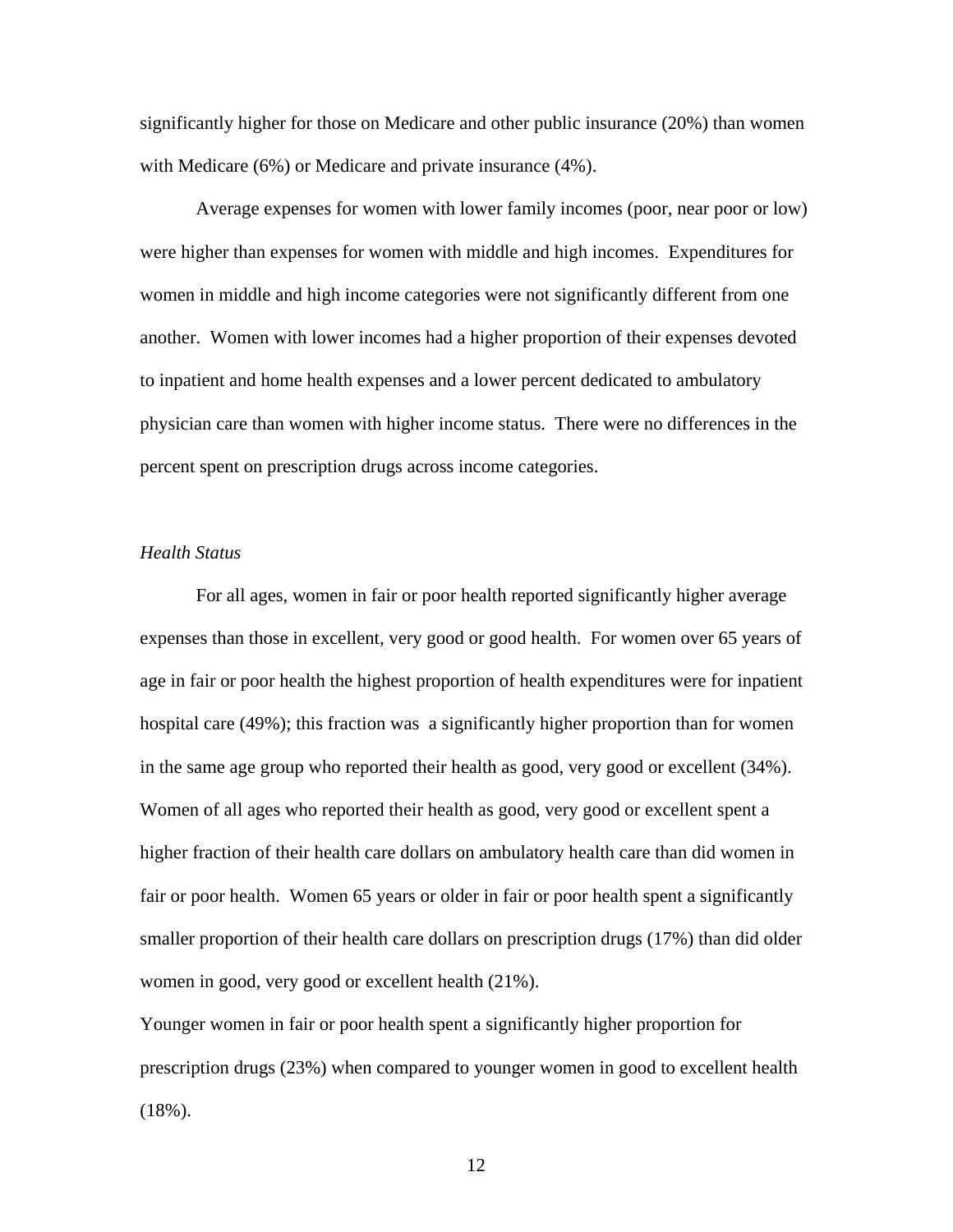#### **Distribution of Health Expenditures by Source of Payment**

In previous tables use of services and annual expenditures for these services by sociodemographic characteristics were examined. Table 4 shows the distribution of total health expenditures by sources of payment for women in different segments of the population. Third party payers accounted for almost 80% of mean health expenses, while nearly 22% was paid out-of-pocket.

#### *Sociodemographic Characteristics*

Private insurance was the source of payment (52% - 56%) for the largest proportion of expenses for women under 65 years of age. Similarly for women 65 years and older, Medicare paid the largest proportion (51%-60%) of average expenditures. For women aged 45-64 almost one-quarter of medical expenses were paid out-of-pocket, a significantly higher proportion than for women 18-44 years. Medicaid paid a higher percent of expenses for women 18-44 years old (14%) than for older women (5%-9%).

The effect of age can again be seen in marital status. Widows have a smaller percent paid by private insurance (14%) and a larger percent paid by Medicare (49%) compared to women from other marital categories. Never married (22%) and divorced or separated women (16%) had a higher proportion of health care expenditures paid by Medicaid than married women (5%). Married women had a higher percent (50%) of their health care expenses paid by private insurance than other women (14%-41%).

White women paid a larger proportion of mean medical expenses out of pocket (23%) than black (15%) or Hispanic (18%) women; while Medicaid was the source of payment for a larger percentage of expenses for black (19%) and Hispanic (20%) women.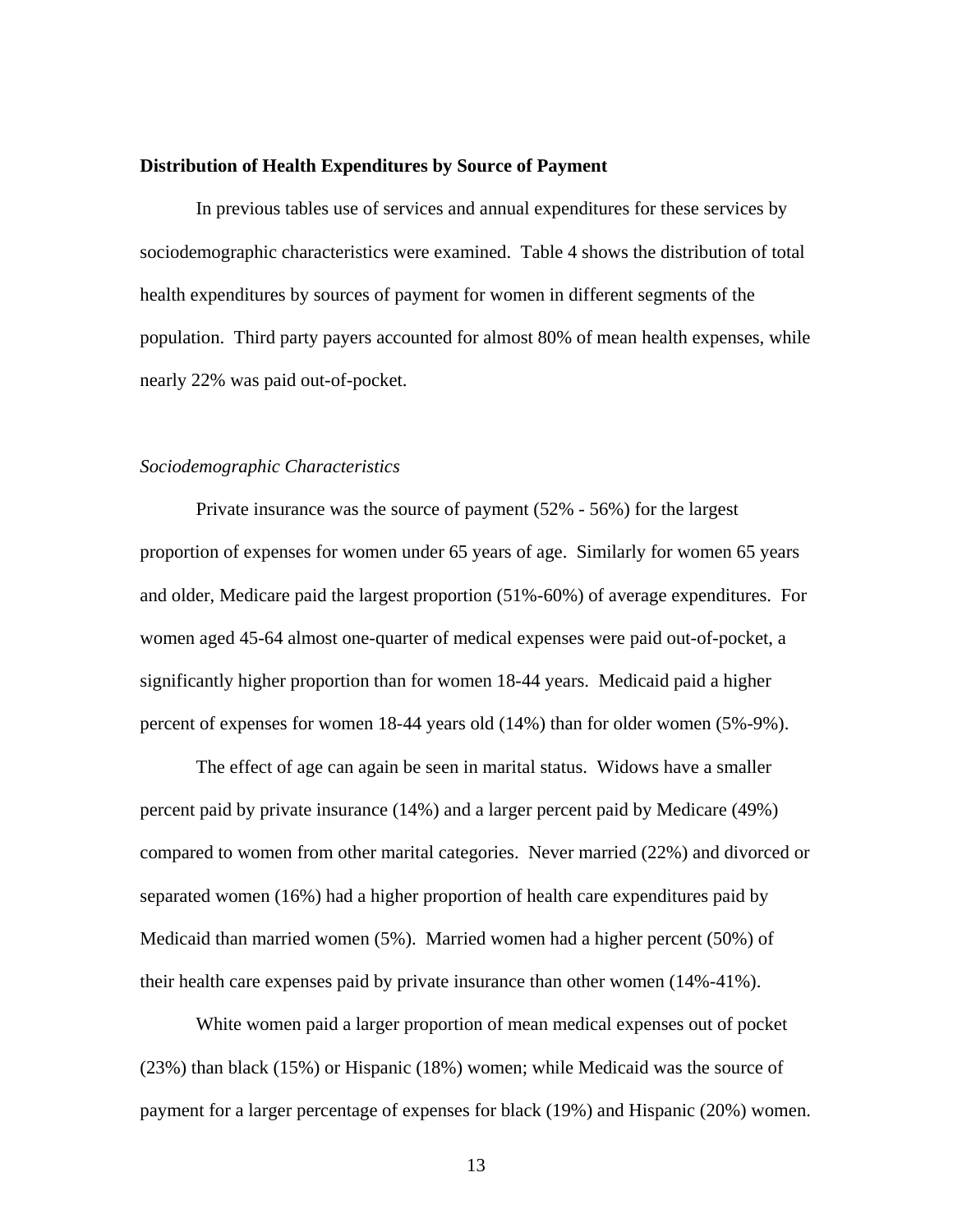Moreover, white women reported a significantly higher proportion of their health care expenses met by private insurance than black women.

In comparison to women with higher education women with less education had a significantly higher proportion of their health expenditures paid by Medicare or Medicaid.

Women from the Midwest reported a higher proportion of their health care expenses paid by private insurance (44%) than women from the Northeast or the South (36%).

#### *Insurance and Income Characteristics*

*Under 65:* There were significant differences in the proportion of expenses paid out of pocket by insurance status. On average the highest percent paid out of pocket was paid by uninsured<sup>3</sup> [w](#page-18-0)omen who paid 51% of their expenses out of pocket<sup>4</sup>, in comparison to 11% paid by women with public insurance only and 23% paid by women with any private insurance.

*65 Years and Older:* A significantly lower fraction of expenses was paid out-ofpocket on average by women with Medicare and other public sources (11%) than by those with Medicare plus private insurance (20%) or Medicare only (25%).

Women in the highest income category paid a higher proportion of their expenditures out-of-pocket (26%) than women with lower incomes (18% to 20%). There was a significant and steady increase in the percent of health care expenditures paid by private insurance as income increased. Poor, near poor and low income women have a higher percent of health care expenditures paid by Medicaid and Medicare than did women who had middle or high income.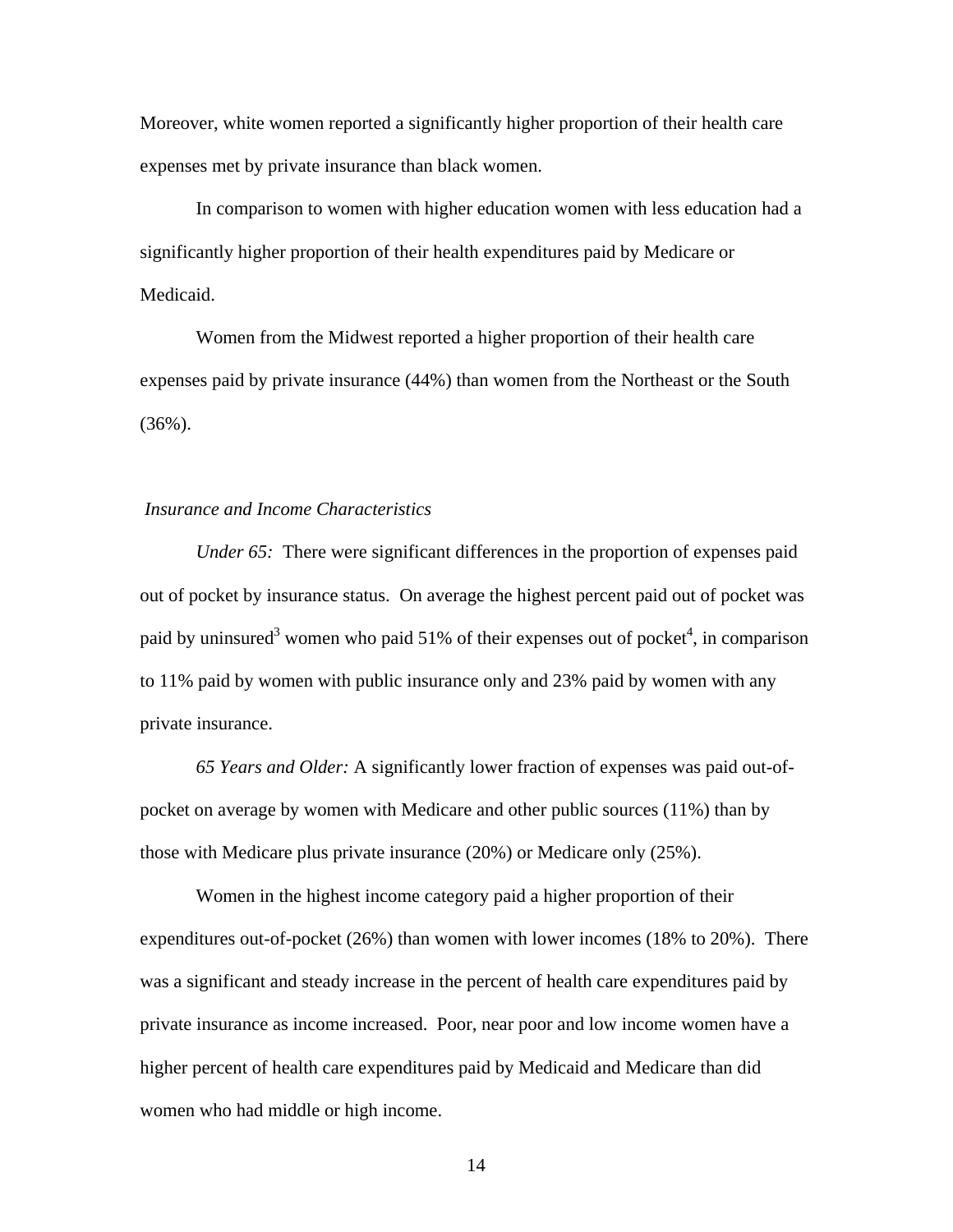#### *Health Status*

*Under 65:* Women under age 65 who were in good to excellent health paid a higher proportion of their health care expenses out-of-pocket (24%) than women who were in fair or poor health (18%). Non-elderly women in fair or poor health had a higher proportion of their health care paid by Medicaid (20%) or Medicare (13%), while women who were in good, very good or excellent health had a higher proportion paid by private insurance (60%).

 (24%)than women in fair to poor health (16%). Women in this age group in fair or poor *65 years and older:* Like younger women, women 65 years and older in good to excellent health paid a much higher proportion of their health expenses out-of-pocket health had a higher percentage of their health care expenses met by Medicare (62%) than healthier women (52%).

#### **Out-of-Pocket Expenses for Personal Health Services**

Table 5 shows out-of-pocket expenses for personal health services for women in 2000 as a percent of family income. The burden imposed by out of pocket expenses is best illustrated by the percentage spent relative to family income. In 2000 about 12% of women had no out of pocket health expenditures. Approximately 70% spent less than 3% of family income on health care. On the other hand, approximately 6% had out of pocket expenses in excess of 10% of their family income.

The distribution of out of pocket medical expenses as a fraction of income by sociodemographic characteristics is shown in Table 5. By age, the highest out of pocket expenses as a percent of family income were incurred by women age 75 or over; almost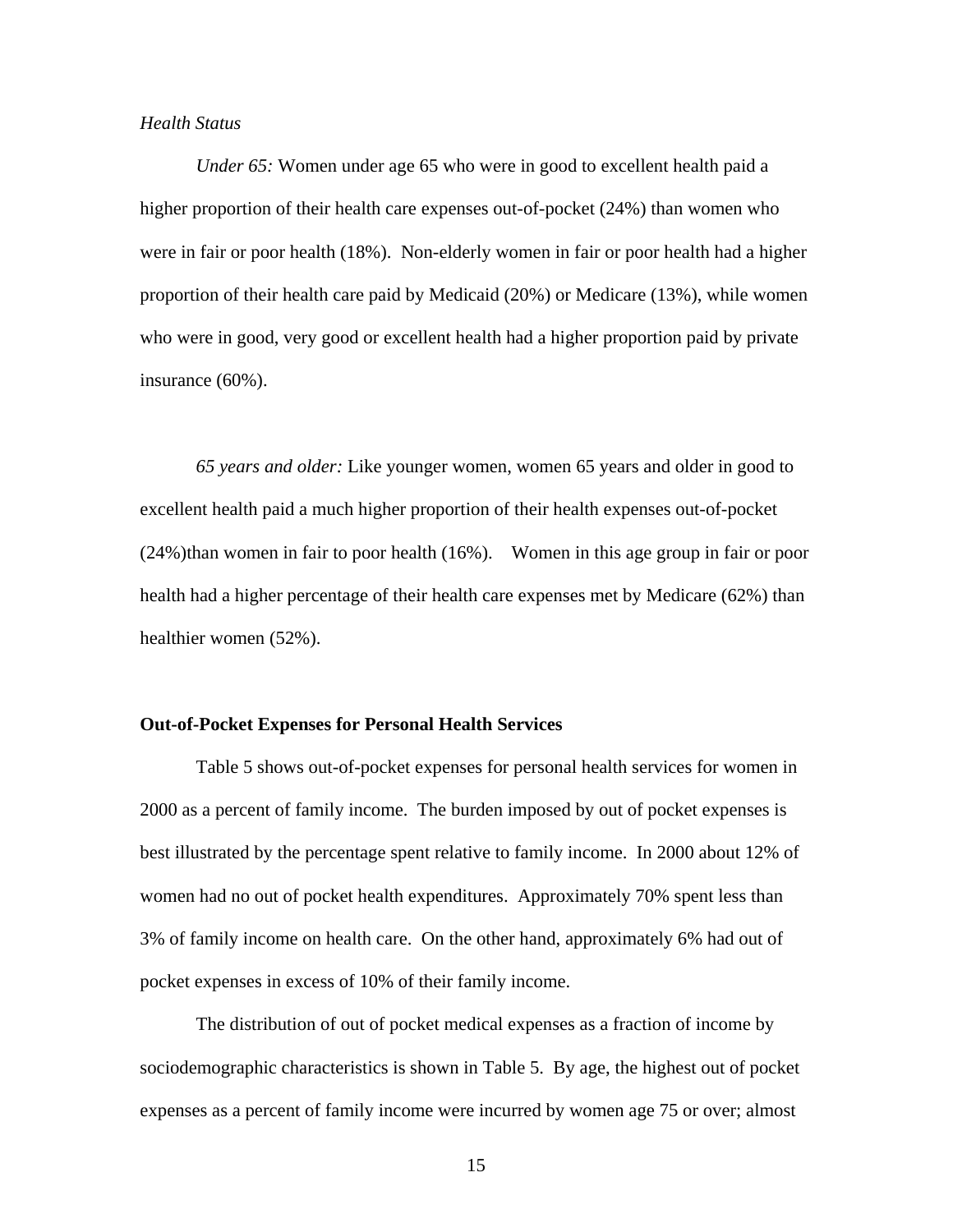one quarter in this group (21-23%) spent ten percent or more of their income on health care in 2000. In the general population only six percent on average had out of pocket expenses at this level. Poor, near poor, and low income women, widows, women who lived in rural areas, those in fair or poor health, and those women with less than a high school education were also more likely to have spent ten percent or more of their incomes out of pocket for health care. Nearly 30% of older women in fair or poor health spent 10% or more of their income out-of-pocket on medical care. In contrast married women, those who lived in MSA's, women who were in excellent or good health, and those with more than twelve years of education were less likely to have had relatively high levels of spending as a percent of family income. Another important sociodemographic difference may be found in a comparison of white, black and Hispanic women. Proportionately fewer Hispanic women than white women spent ten percent or more of family income out of pocket for medical care.

Variation in out of pocket expenses for health care as a percent of family income was also related to insurance status. Among women under age 65, the uninsured and those with public insurance only were more likely than the privately insured to have high levels of out of pocket expenses relative to income. A different distribution of out of pocket spending in relation to income was observed for women age 65 and older in 2000. Those with Medicare only and Medicare plus other public coverage were more likely to have had relatively high levels of out of pocket expense relative to income than those with Medicare plus private insurance.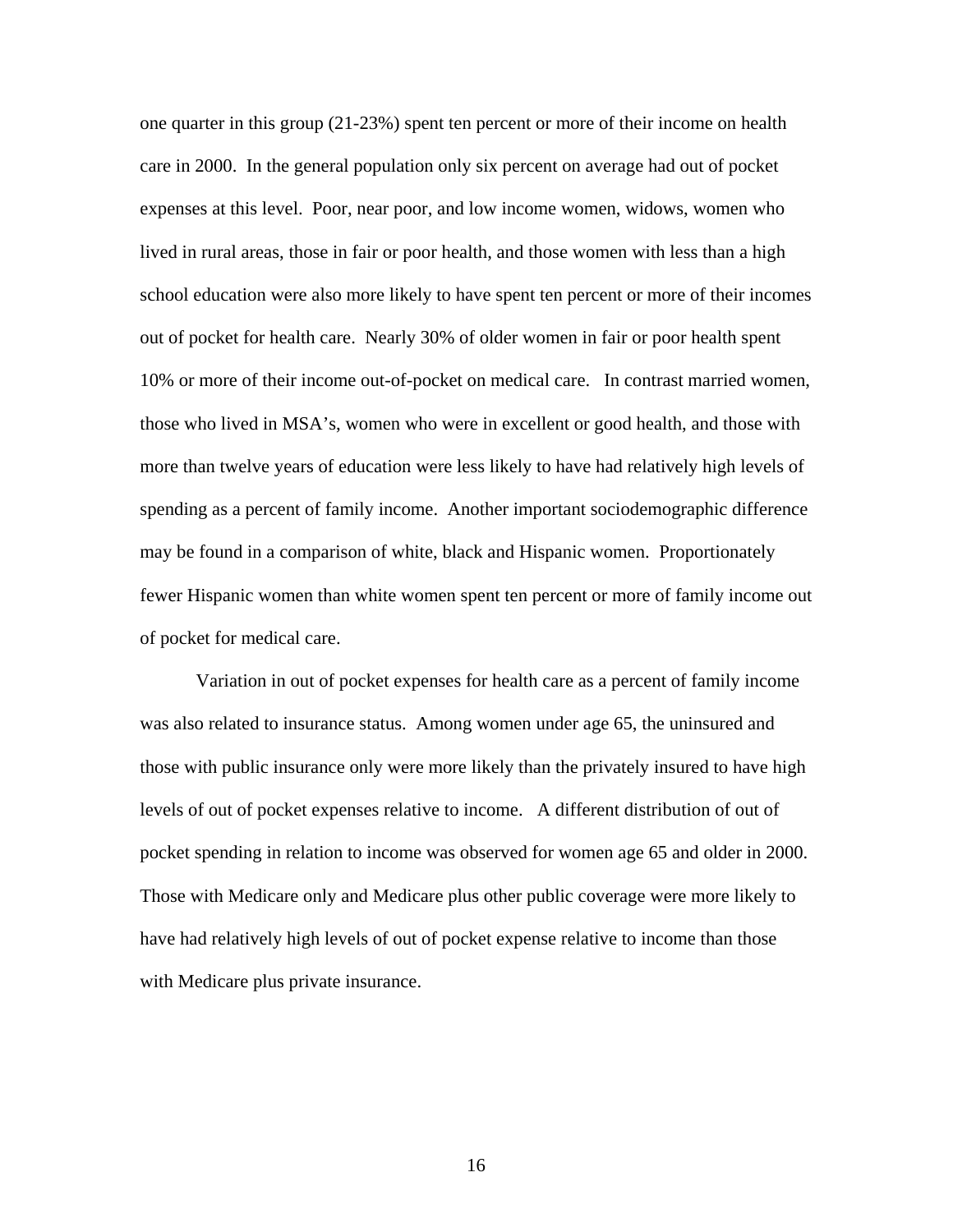#### **Discussion**

Analysis and interpretation of health care use and expenditure data are complex because of the many factors influencing both. Health care utilization and expenditures can be affected by barriers to care, the health care needs of each patient, and patients' preferences. Income levels cannot be used to explain all the disparities in health care for women, and insurance coverage plays a key role in the decision to use medical care. Women with private insurance and those with Medicaid and/or Medicare are more likely to use health services than uninsured women. Lack of health insurance can be a serious problem in accessing medical care, particularly for minorities such as Hispanic and Black women who are more likely to be economically disadvantaged and less likely to have employer-based health insurance than white women (Henry J Kaiser Family Foundation, 2001). One immediate consequence of lack of insurance coverage is that uninsured women are less likely to use preventive health services than women who are either privately or publicly insured.

We found that nearly 30% of older women in fair or poor health spent 10% or more of their income out-of-pocket on medical care in 2000. High out-of -pocket health care expenses for those on Medicare can represent a hardship for women seeking needed medical care services. As the U.S. population ages, increases in the prevalence of chronic conditions and associated disabilities are expected. Consequently, older women's health care expenditures will also become increasingly relevant to policy makers concerned with Medicare spending.

Our findings show that disparities are evident across several areas including health status, health care coverage, access to preventive care, and out-of-pocket expenditures. White women remain more likely than Black and Hispanic women to have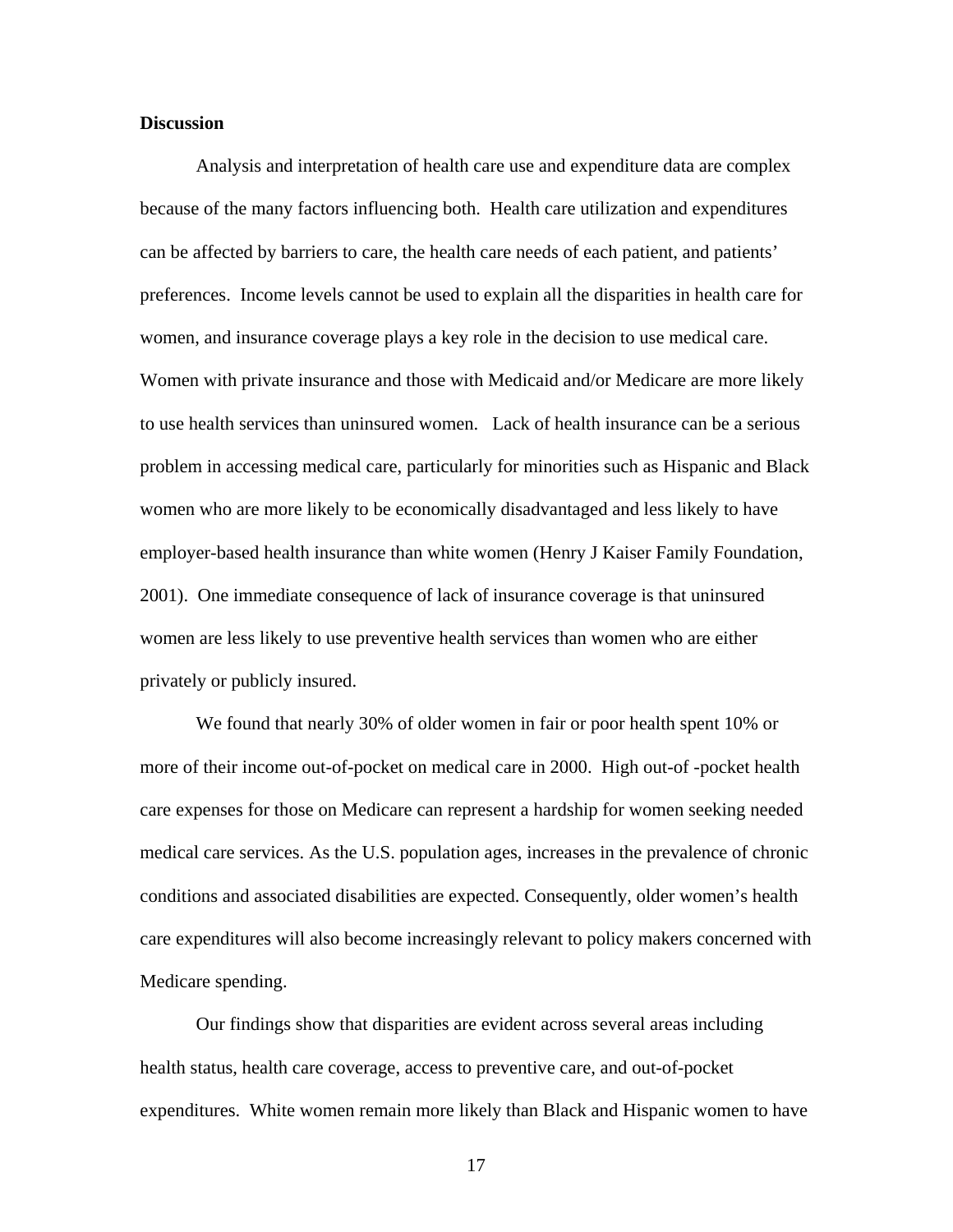<span id="page-17-0"></span>an ambulatory care visit, buy prescription drugs, and use preventive health care services. In addition, white and Hispanic women pay a higher proportion of medical care expenses out-of-pocket than do Black women. Disparities in health care utilization have been described in numerous reports (Trevino & Moss 1994; USDHHS, 1985; IOM, 1993, IOM 2002) and more recently in the national reports (2003 and 2004 NHQR/NHDR). In particular, the 2003 NHDR reported different patterns of health care utilization according to race, ethnicity and socioeconomic status. Racial and ethnic differences were also observed throughout all income groups in the 2004 NHDR (NHDR, 2004).

National initiatives to eliminate disparities are ongoing (Closing the Health Care Gap Act of 2004). An important goal of public policy should be to reduce preventable disparities in access to and receipt of medical care (Frist 2005). In order to improve the quality of health care for all women, it is important for policy makers to understand the factors that influence their utilization and expenditures for medical care. Data collection, analysis and reporting by race, ethnicity, and primary language across federally supported health programs are essential for the identification, understanding, monitoring, and eventual elimination of disparities (Closing the Health Care Gap Act of 2004).

#### **Notes**

- 1. The race/ethnicity category Black is comprised of people who were not classified as Hispanic but whose race was reported as Black.
- 2. The racial/ethnic category white/other includes non-Hispanic whites and those who reported their race as American Indian, Aleutian Islander/Eskimo, Asian and Pacific Islander, or unspecified. Throughout this paper, the term white refers to the category white/other.
- 3. In MEPS, the uninsured are defined as people not covered by Medicare, TRICARE, Medicaid, other public hospital/physician programs, or private hospital/physician insurance at any time during the entire year or period of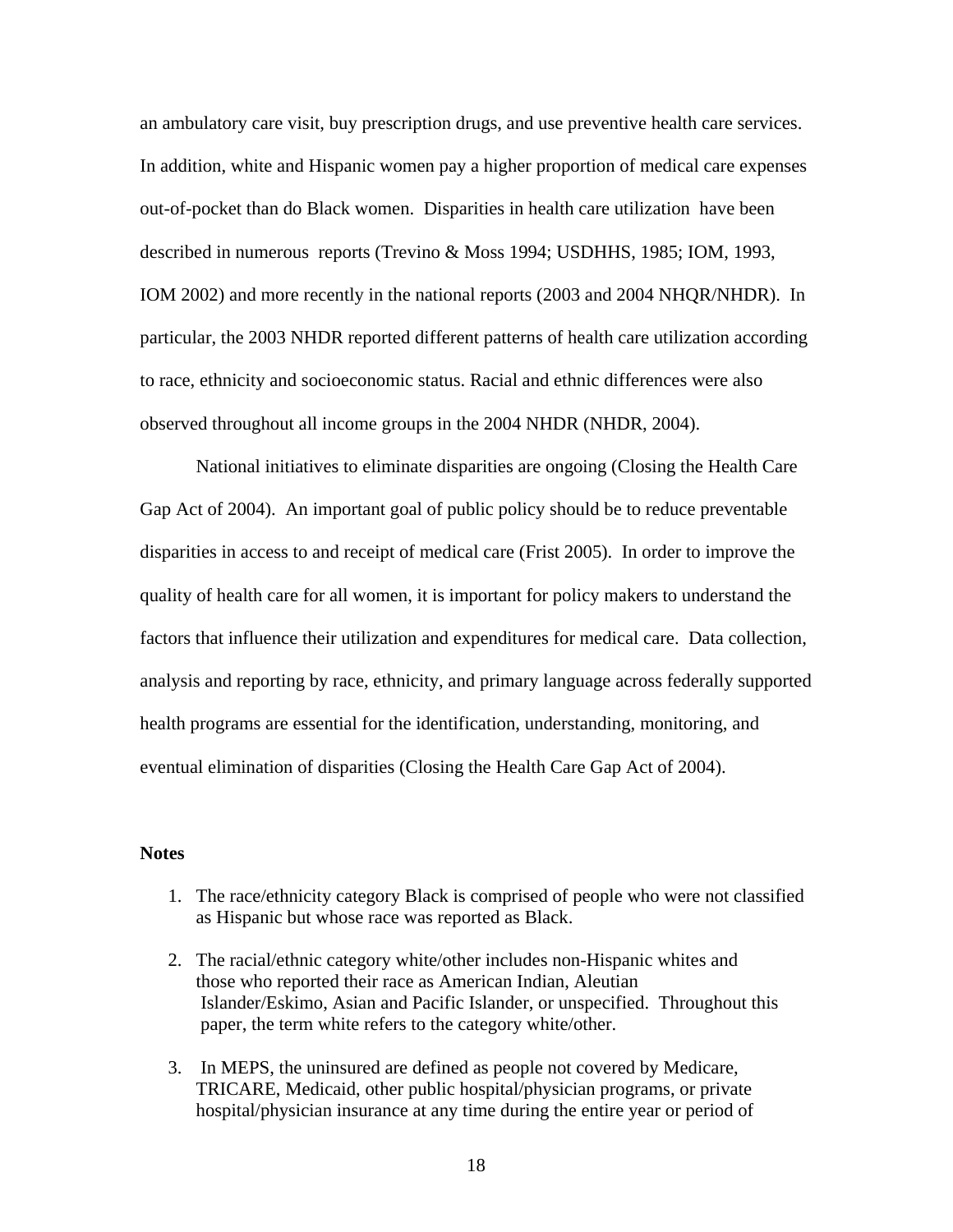<span id="page-18-0"></span>eligibility for the survey. Individuals covered only by noncomprehensive Statespecific programs (e.g. Maryland Kidney Disease Program, Colorado Child Health Plan) or private single service plans (e.g., coverage for dental or vision care only, coverage for accidents or specific diseases) are not considered insured.

4. The uninsured receive care funded by other public and other sources. Other public includes Department of Veterans Affairs (except TRICARE); other Federal Sources (Indian Health Service, Military Treatment facilities, and other care provided by the Federal government); various state and local sources (community and neighborhood clinics, state and local health departments, and state programs other than Medicaid); and other public (Medicaid payments reported for persons who were not enrolled in the Medicaid program at any time during the year). Other includes payments from Worker's compensation; other unclassified sources (automobile, homeowner's, or liability insurance, and other miscellaneous or unknown sources); and other private insurance (any types of private insurance payments reported for people without private health insurance coverage during the years as defined in MEPS).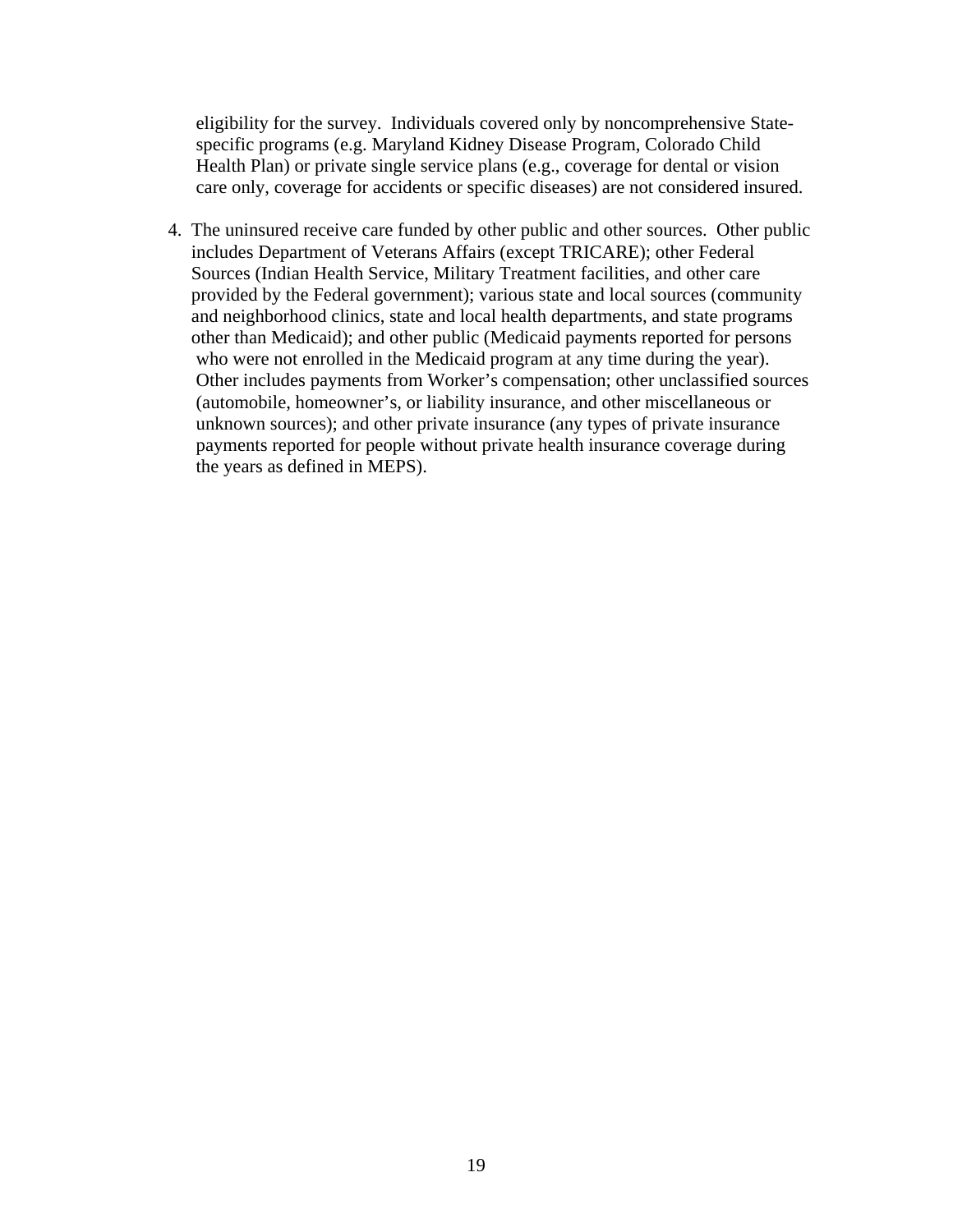#### **References**

- Agency for Healthcare Research and Quality. (2003a). *National Healthcare Disparities Report*. Rockville, MD: U.S. Department of Health and Human Services.
- Agency for Healthcare Research and Quality. (2003b). *National Healthcare Quality Report*. Rockville, MD: U.S. Department of Health and Human Services.
- Agency for Healthcare Research and Quality. (2004a). *National Healthcare Disparities Report*. Rockville, MD: U.S. Department of Health and Human Services.
- Agency for Healthcare Research and Quality. (2004b). *National Healthcare Quality Report*. Rockville, MD: U.S. Department of Health and Human Services.
- Closing the Health Care Gap Act of 2004. Bill introduced by Senator William Frist, MD. Accessed on March 21, 2005. Available from

http://frwebgate.access.gpo.gov/cgi-bin/getdoc.cgi?dbname=108\_cong\_bills&docid=f:s2217is.txt

- Cohen, JW. 1997. *Design and Methods of the Medical Expenditure Panel Survey Household Component. MEPS Methodology Report 1*. (AHCPR publication No. 97-0026.) Rockville, MD: Agency for Health Care Policy and Research.
- Cohen, JW., et al . 1996. "The Medical Expenditure Panel Survey: A National Health Information Resource". *Inquiry* 33 (4):373-89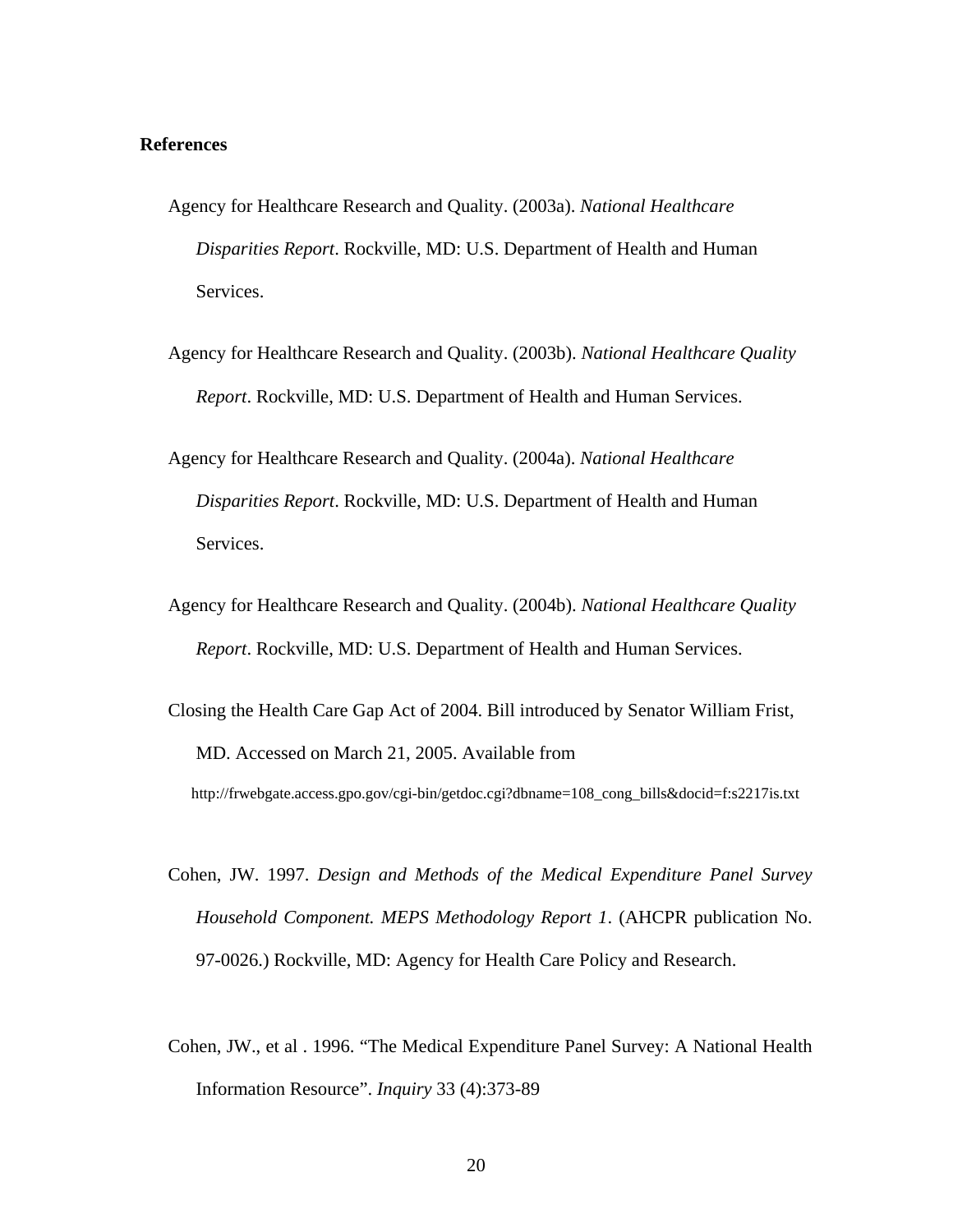- Cohen, SB. 2003. "Design Strategies and innovations in the Medical Expenditure Panel Survey". *Medical Care* 41 (7):5-12
- Frist, WH. 2005. "Overcoming Disparities in U.S. Health Care". *Health Affairs* 24 (2): 445-451
- Henry J. Kaiser Family Foundation. Racial and ethnic disparities in women's health coverage and access to care. Findings from the 2001 Kaiser Women's Health Survey. Publication # 7018. March 2004. Available at www.kff.org . (accessed on March 11 2005).
- Institute of Medicine. Access to health care in America. Washington DC: National Academies Press, 1993.
- Institute of Medicine. Unequal treatment. Washington DC: National Academies Press. 2002
- Machlin, SR, Taylor, AK. 2000. *Design, Methods, and Field results of the 1996 Medical Expenditure Panel Survey Medical Provider Component. MEPS Methodology Report 9*. (AHCPR publication No. 00-0028.) Rockville, MD: Agency for Health Care Policy and Research.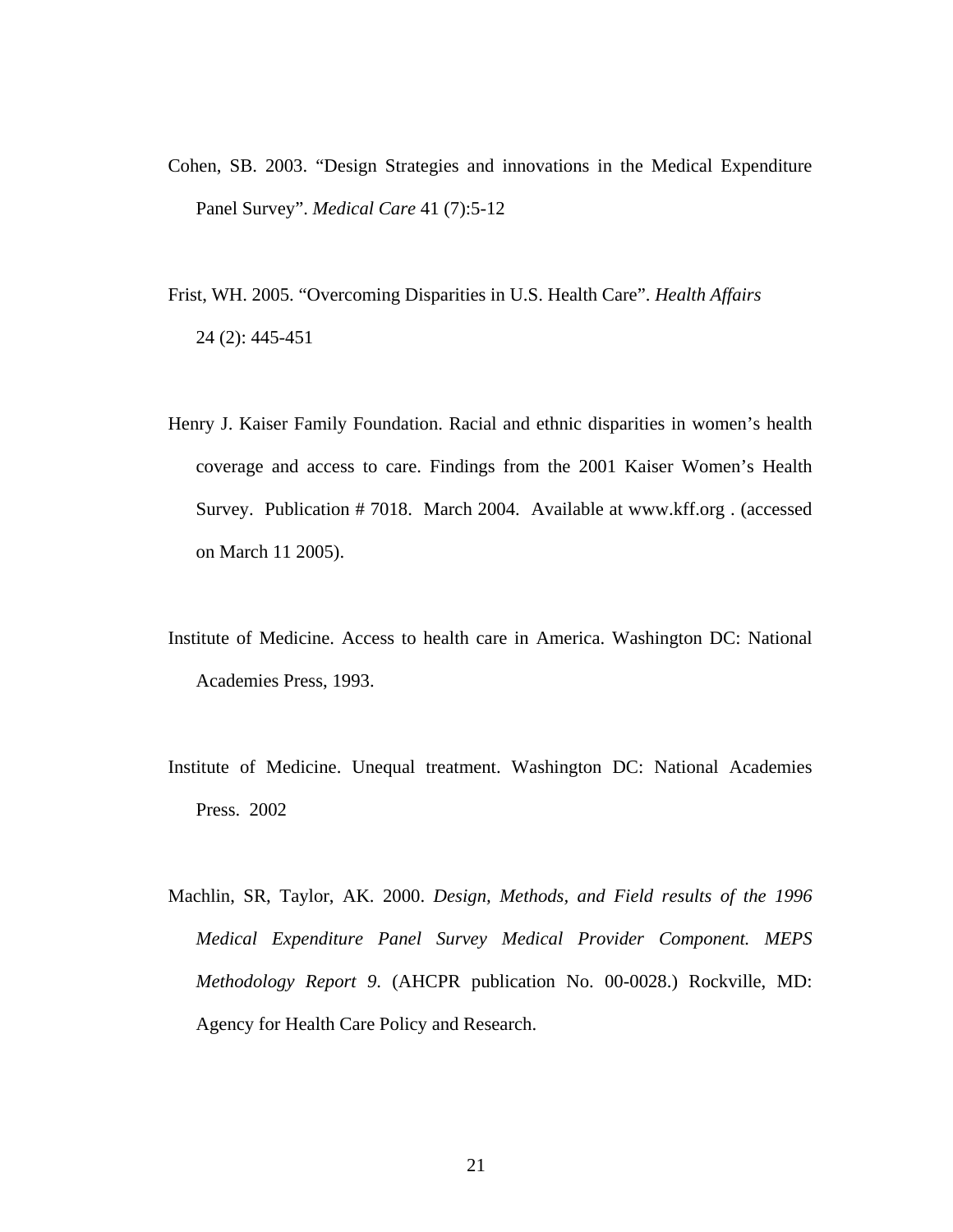- Trevino FM, Moss AJ. Health indicators for Hispanic, Black and White Americans. September 1984. 88pp. (PHS) 84-1576. PB87-156956. PC A05 MF A02
- U.S. Department of Health and Human Services. Report of the Secretary's Task Force on Black and Minority Health. Washington D.C.: DHHS, 1985.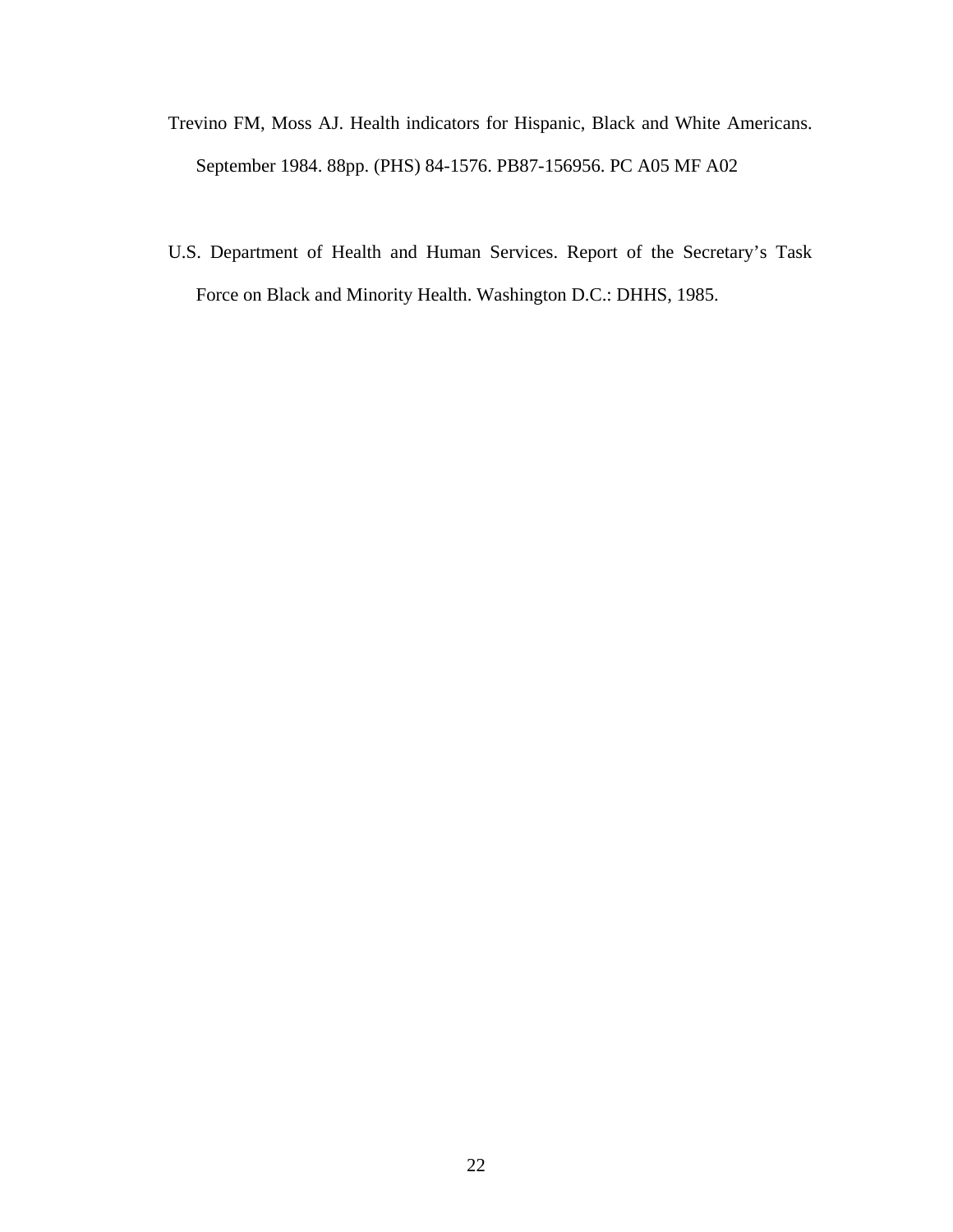| Lable 1. Ose of Health Care Services by Women. United States, MET'S Data 2000 | Total      | Percent with          | Percent                  |                    |                     | Percent with          | Percent with |
|-------------------------------------------------------------------------------|------------|-----------------------|--------------------------|--------------------|---------------------|-----------------------|--------------|
|                                                                               | Population | any use of            | with any                 | Percent with       | Percent with        | prescription          | preventive   |
|                                                                               |            | health care           | ambulatory               | any inpatient      | Home Health         | drug                  | health care  |
|                                                                               |            | services <sup>a</sup> | care visits <sup>b</sup> | stays <sup>c</sup> | visits <sup>d</sup> | expenses <sup>e</sup> | services     |
| Total                                                                         | 107,310    | 91.0                  | 81.7                     | 11.0               | 2.8                 | 75.9                  | 93.5         |
| <b>Age in Years</b>                                                           |            |                       |                          |                    |                     |                       |              |
| $18 - 44$                                                                     | 55,507     | 87.9                  | 77.0                     | 10.3               | $0.8\,$             | 67.8                  | 93.4         |
| $45 - 64$                                                                     | 31,993     | 92.4                  | 83.6                     | 7.6                | 1.6                 | 80.2                  | 93.8         |
| $65 - 74$                                                                     | 10,027     | 96.8                  | 92.0                     | 14.6               | 5.6                 | 91.0                  | 95.4         |
| $75 - 84$                                                                     | 7,171      | 98.1                  | 93.7                     | 21.3               | 12.4                | 92.2                  | 93.6         |
| 85 and older                                                                  | 2,611      | 95.9                  | 86.1                     | 24.9               | 23.6                | 91.7                  | 83.1         |
| <b>Marital Status</b>                                                         |            |                       |                          |                    |                     |                       |              |
| Married                                                                       | 57,068     | 92.1                  | 83.1                     | 11.3               | 1.6                 | 76.2                  | 95.1         |
| Divorced/Separated                                                            | 14,743     | 90.5                  | 83.3                     | 9.7                | 2.8                 | 78.6                  | 92.8         |
| Widowed                                                                       | 11,986     | 95.6                  | 89.6                     | 18.3               | 11.4                | 90.0                  | 92.2         |
| Never Married                                                                 | 23,513     | 86.0                  | 73.2                     | 7.1                | 1.3                 | 66.2                  | 90.7         |
| <b>Race/Ethnicity</b>                                                         |            |                       |                          |                    |                     |                       |              |
| White/Other (non-Hispanic)                                                    | 83,133     | 93.3                  | 84.3                     | 10.9               | 2.9                 | 79.4                  | 94.6         |
| Black (non-Hispanic)                                                          | 13,025     | 84.4                  | 73.0                     | 12.9               | 3.1                 | 66.1                  | 89.4         |
| Hispanic                                                                      | 11,152     | 81.3                  | 72.0                     | 9.1                | 2.1                 | 61.2                  | 90.2         |
| <b>Education</b>                                                              |            |                       |                          |                    |                     |                       |              |
| Less than 12 years                                                            | 22,277     | 88.1                  | 80.1                     | 15.7               | 6.2                 | 75.0                  | 89.6         |
| 12 years                                                                      | 35,533     | 89.6                  | 79.7                     | 11.0               | 2.3                 | 75.2                  | 92.2         |
| More than 12 years                                                            | 48,802     | 93.3                  | 84.0                     | $8.8\,$            | 1.5                 | 77.1                  | 96.5         |
| <b>Census Region</b>                                                          |            |                       |                          |                    |                     |                       |              |
| Northeast                                                                     | 20,920     | 91.2                  | 82.8                     | 10.2               | 2.8                 | 76.1                  | 93.6         |
| Midwest                                                                       | 24,378     | 93.8                  | 85.9                     | 12.6               | 3.3                 | 79.2                  | 94.9         |
| South                                                                         | 38,297     | 89.6                  | 80.5                     | 11.8               | 2.7                 | 76.1                  | 92.7         |
| West                                                                          | 23,715     | 90.0                  | 78.3                     | 8.7                | 2.5                 | 71.9                  | 93.1         |
| <b>Rural-Urban</b>                                                            |            |                       |                          |                    |                     |                       |              |
| Metro                                                                         | 87,158     | 91.0                  | 81.3                     | 10.6               | 2.8                 | 74.9                  | 93.3         |
| Near Metro                                                                    | 7,796      | 91.3                  | 82.8                     | 11.7               | 2.5                 | 80.0                  | 92.7         |
| Near Rural                                                                    | 7,479      | 93.8                  | 86.3                     | 12.6               | 2.8                 | 83.4                  | 96.3         |
| Rural                                                                         | 4,876      | 89.8                  | 79.7                     | 14.7               | 3.4                 | 76.2                  | 93.8         |

## **Table 1. Use of Health Care Services by women: United States, MEPS Data 2000**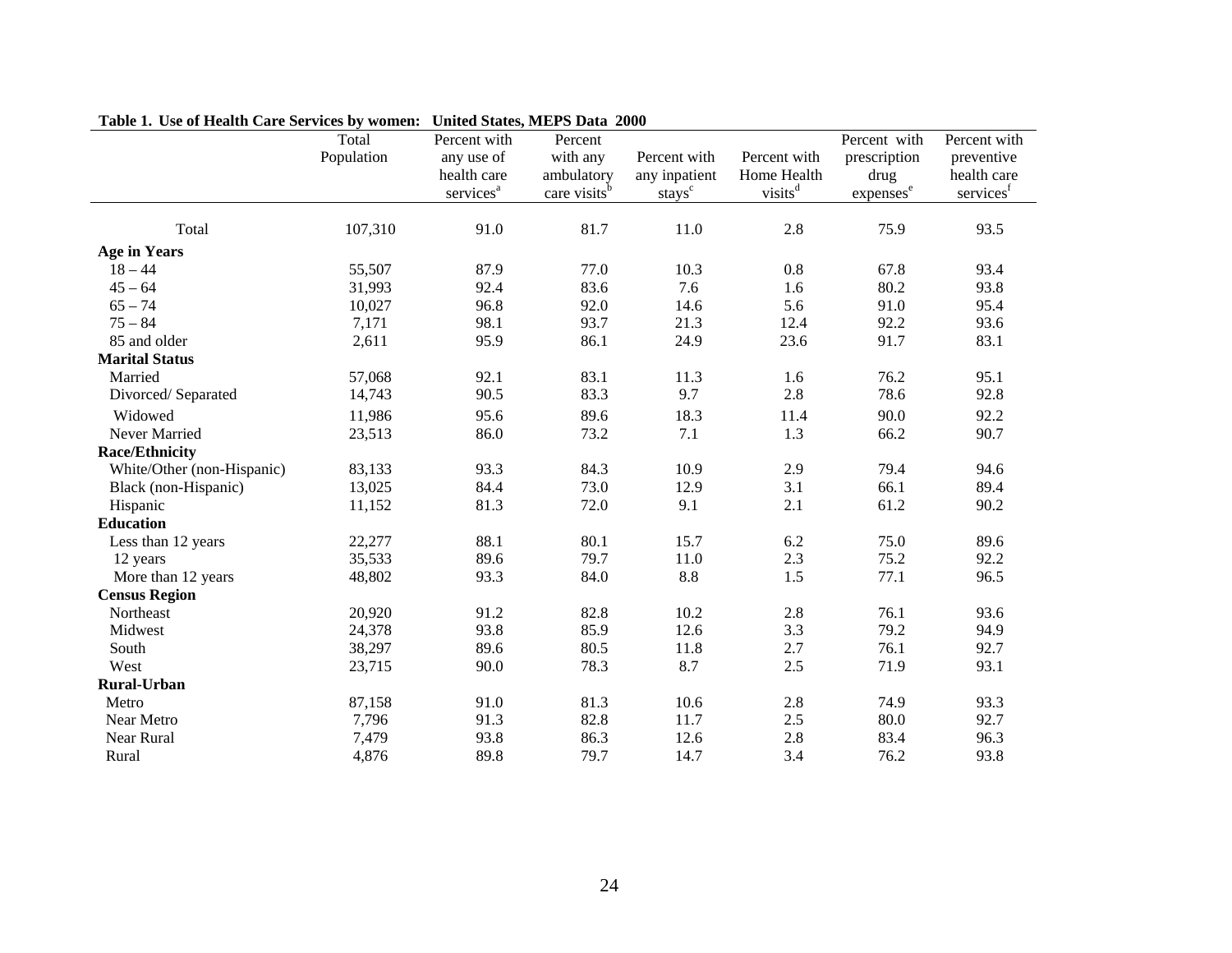| Cal of Health Care act vices by women. Chilea atacs, when a Data 2000 | Total      | Percent with          | Percent                  |               |                     | Percent with          | Percent               |
|-----------------------------------------------------------------------|------------|-----------------------|--------------------------|---------------|---------------------|-----------------------|-----------------------|
|                                                                       | Population | any use of            | with any                 | Percent with  | Percent with        | prescription          | with                  |
|                                                                       | (in        | health care           | ambulatory               | any inpatient | Home Health         | drug                  | preventive            |
|                                                                       | thousands) | services <sup>a</sup> | care visits <sup>b</sup> |               | visits <sup>d</sup> | expenses <sup>e</sup> | health care           |
|                                                                       |            |                       |                          | stays         |                     |                       | services <sup>f</sup> |
| <b>Health Insurance Status<sup>g</sup></b>                            |            |                       |                          |               |                     |                       |                       |
| Under 65 years                                                        |            |                       |                          |               |                     |                       |                       |
| Any private                                                           | 68,123     | 92.1                  | 81.9                     | 7.9           | 0.6                 | 75.1                  | 96.2                  |
| Public only                                                           | 8,018      | 93.5                  | 86.0                     | 26.4          | 5.6                 | 80.0                  | 90.4                  |
| Uninsured                                                             | 11,360     | 71.2                  | 59.7                     | 5.7           | 0.9                 | 50.8                  | 80.2                  |
| Over 65 yr                                                            |            |                       |                          |               |                     |                       |                       |
| Medicare only                                                         | 6,736      | 96.7                  | 91.1                     | 16.7          | 9.1                 | 90.0                  | 92.0                  |
| Medicare & private                                                    | 10,579     | 97.6                  | 93.1                     | 18.7          | 8.4                 | 93.0                  | 94.7                  |
| Medicare and other                                                    |            |                       |                          |               |                     |                       |                       |
| public                                                                | 2,396      | 96.6                  | 90.3                     | 21.8          | 23.8                | 91.9                  | 90.0                  |
| <b>Income</b> <sup>h</sup>                                            |            |                       |                          |               |                     |                       |                       |
| Poor or Near Poor                                                     | 17,146     | 87.7                  | 79.0                     | 17.9          | 5.9                 | 74.1                  | 87.8                  |
| Low Income                                                            | 14,505     | 88.7                  | 81.1                     | 15.3          | 5.0                 | 74.5                  | 90.0                  |
| Middle Income                                                         | 33,980     | 90.1                  | 80.2                     | 10.2          | 2.4                 | 75.4                  | 93.2                  |
| High Income                                                           | 41,679     | 93.8                  | 84.2                     | 7.3           | 1.2                 | 77.5                  | 97.3                  |
| <b>Self-reported Health Status</b>                                    |            |                       |                          |               |                     |                       |                       |
| Under 65 years                                                        |            |                       |                          |               |                     |                       |                       |
| Ex, Very Good or Good                                                 | 77,609     | 88.9                  | 77.9                     | 8.0           | 0.5                 | 70.1                  | 93.9                  |
| Fair or Poor                                                          | 9,816      | 94.6                  | 91.5                     | 19.2          | 5.6                 | 90.5                  | 91.7                  |
| 65 or older                                                           |            |                       |                          |               |                     |                       |                       |
| Ex, Very Good or Good                                                 | 14,400     | 96.7                  | 91.3                     | 13.1          | 6.7                 | 90.3                  | 95.9                  |
| Fair or Poor                                                          | 5,177      | 99.0                  | 95.7                     | 31.6          | 20.7                | 96.9                  | 89.7                  |

**Table 1. Use of Health Care Services by women: United States, MEPS Data 2000**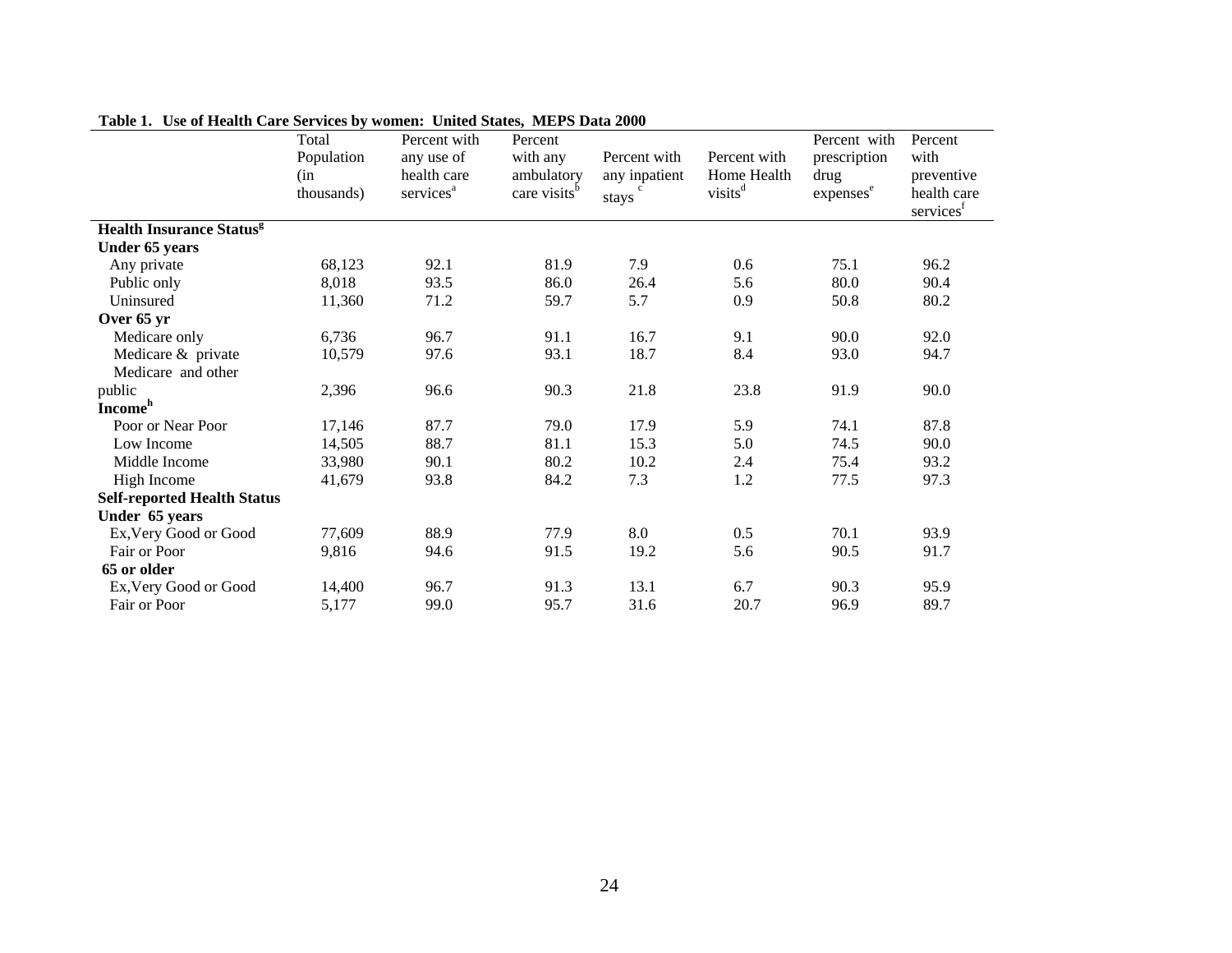## <span id="page-24-0"></span>**Table 1**

- a. Any use of health care services includes at least one event per type of service including inpatient hospital and physician services, ambulatory physician and non-physician services, prescribed medicines, home health services, and various other medical equipment, supplies and services purchased or rented during the year. Over the counter medications, alternative care services, and telephone contacts are excluded.
- b. Ambulatory care visits include both physician and non-physician medical provider visits where patient is seen in office based settings or clinics, hospital outpatient departments, emergency rooms (except visits resulting in an overnight hospital stay), and clinics owned and operated by hospitals are included.
- c. Inpatient stays include all hospital admissions including those that did not involve an overnight stay.
- d. Home health includes care provided by home health agencies and independent home health providers.
- e. All prescribed medicines initially purchased or otherwise obtained during 2000, as well as refills and free samples, are included.
- f. Preventive health care services obtained during the two years preceding 2000 including blood pressure check, cholesterol check, complete physical, flu shot, pap smear, breast exam, and mammogram for women aged 40 years or older.
- g. Uninsured refers to those uninsured during the entire year. Public and private insurance categories refer to individuals with public or private insurance at any time during the year; individuals with both public and private insurance and those with TRICARE (Armed Forces related coverage) are classified as having private insurance.
- h. Poor refers to incomes at or below the poverty line; near poor, over the poverty line through 125% of the poverty line; low income, over 125% through 200% of the poverty line; middle income, over 200% through 400% of the poverty line; and, high income, over 400% of the poverty line.

**Note:** Restricted to women 18 years and older in the civilian non-institutionalized population. Percents may not add to one hundred due to rounding. Population estimates by education and health status exclude less than 1.2 percent of cases due to item nonresponse.

**Source:** Center for Financing Access and Cost Trends, Agency for Healthcare and Quality; Medical Expenditure Panel Survey, 2000.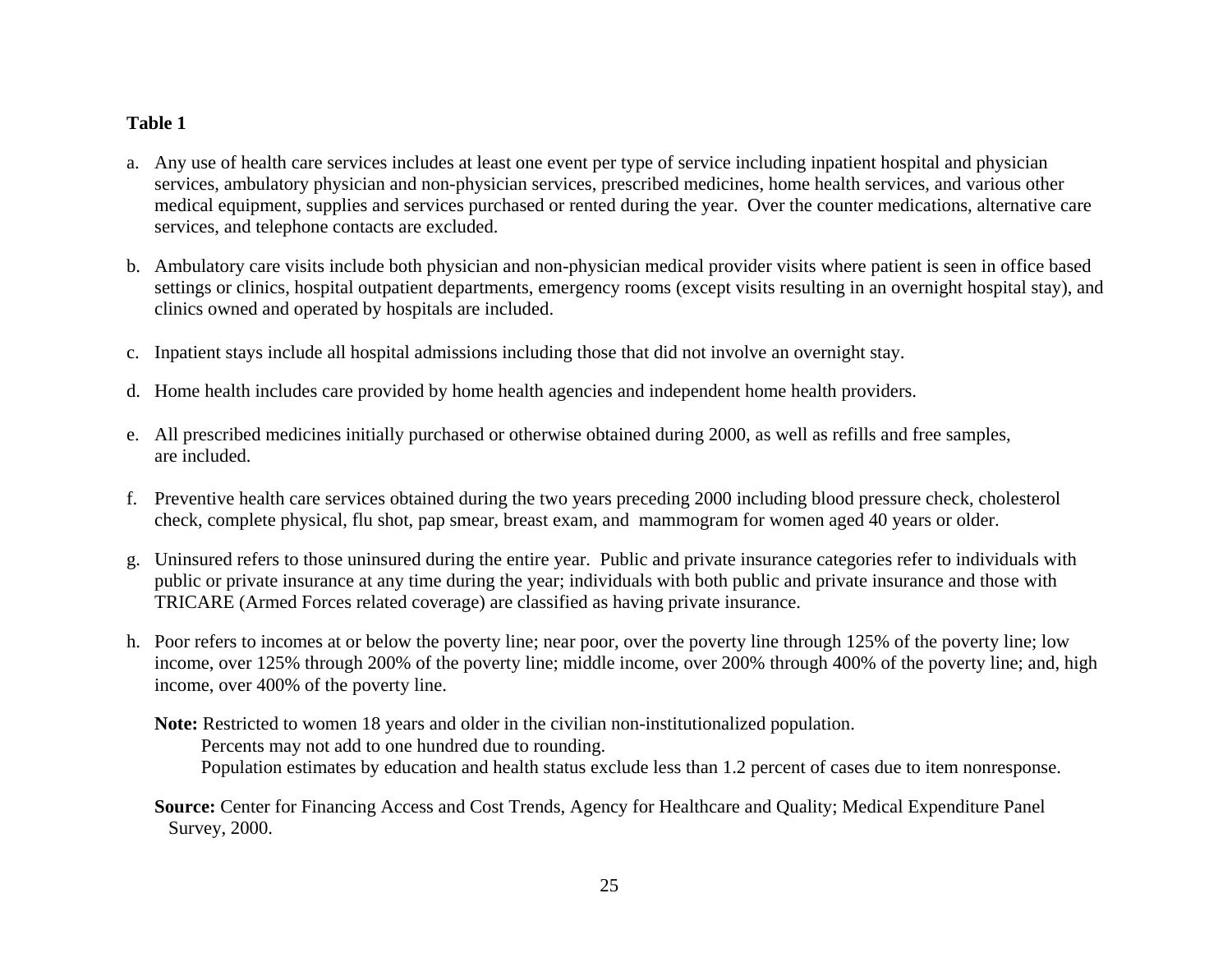|                            | <b>Total Population</b><br>(in thousands) | Mean number<br>ambulatory care<br>visits <sup>a</sup> | Mean number<br>of inpatient<br>hospital days <sup>b</sup> | Mean number<br>of prescriptions <sup>c</sup> |
|----------------------------|-------------------------------------------|-------------------------------------------------------|-----------------------------------------------------------|----------------------------------------------|
| Total                      | 107,310                                   | 8.4                                                   | 6.3                                                       | 15.7                                         |
| <b>Age in Years</b>        |                                           |                                                       |                                                           |                                              |
| $18 - 44$                  | 55,507                                    | 6.8                                                   |                                                           | 8.6                                          |
| $45 - 64$                  | 31,993                                    | 9.2                                                   | 3.8<br>6.2                                                | 19.1                                         |
| $65 - 74$                  | 10,027                                    | 11.9                                                  | 9.7                                                       | 24.5                                         |
| $75 - 84$                  |                                           | 11.1                                                  | 10.2                                                      | 26.8                                         |
| 85 and older               | $7,171$ <sub>1</sub>                      | 8.1                                                   | 11.5                                                      | 25.5                                         |
| <b>Marital Status</b>      |                                           |                                                       |                                                           |                                              |
| Married                    | 57,068                                    | 8.4                                                   |                                                           | 14.6                                         |
| Divorced/ Separated        | 14,743                                    | 8.8                                                   | 5.0<br>7.3                                                | 17.1                                         |
| Widowed                    | 11,986                                    | 11.0                                                  | 9.6                                                       | 26.9                                         |
| Never Married              | 23,513                                    | 6.6                                                   |                                                           | 9.9                                          |
| <b>Race/Ethnicity</b>      |                                           |                                                       | 6.0                                                       |                                              |
| White/Other (non-Hispanic) | 83,133                                    | 8.8                                                   |                                                           | 16.2                                         |
| Black (non-Hispanic)       | 13,025                                    | 7.0                                                   | $^{6,1}_{7,3}$                                            | 14.1                                         |
| Hispanic                   | 11,152                                    | 7.1                                                   |                                                           | 12.4                                         |
| <b>Education</b>           |                                           |                                                       | 6.2                                                       |                                              |
| Less than 12 years         | 22,277                                    | 8.6                                                   |                                                           | 19.6                                         |
| 12 years                   | 35,533                                    | 8.3                                                   | 7.3                                                       | 16.2                                         |
| More than 12 years         | 48,802                                    | 8.4                                                   | 5.8                                                       | 13.5                                         |
| <b>Census Region</b>       |                                           |                                                       | 5.9                                                       |                                              |
| Northeast                  | 20,920                                    | 9.5                                                   | 7.3                                                       | 15.1                                         |
| Midwest                    | 24,378                                    | 8.6                                                   |                                                           | 17.2                                         |
| South                      | 38,297                                    | 7.8                                                   | 6.5<br>6.4                                                | 16.3                                         |
| West                       | 23,715                                    | 8.4                                                   |                                                           | 13.5                                         |
| <b>Rural-Urban</b>         |                                           |                                                       | 4.8                                                       |                                              |
| Metro                      | 87,158                                    | 8.5                                                   |                                                           | 15.1                                         |
| Near Metro                 |                                           | 9.2                                                   | 6.5                                                       | 16.8                                         |
| Near Rural                 | 7,796                                     | 7.4                                                   | 5.8                                                       | 18.4                                         |
| Rural                      | 7,479<br>4,876                            | 7.7                                                   | 4.9<br>-----                                              | 19.2                                         |

#### **Table 2. Use of Medical Services by Women—Ambulatory Care, Inpatient Hospital Stays and Prescription Drugs, United States, MEPS Data 2000**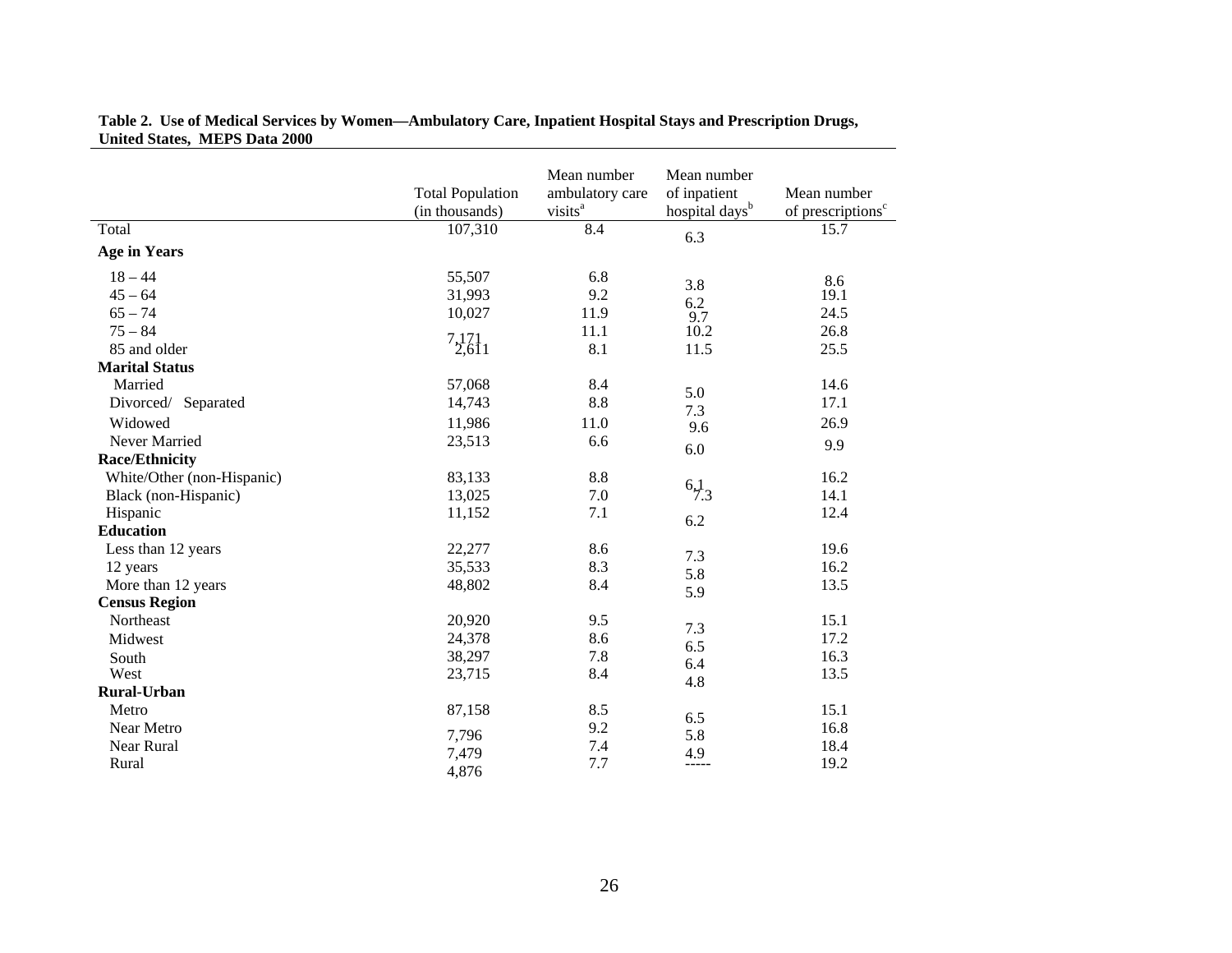#### **Table 2. Use of Medical Services by Women—Ambulatory Care, Inpatient Hospital Stays and Prescription Drugs, United States, MEPS Data 2000**

|                                    | <b>Total Population</b><br>(in thousands) | Mean number<br>ambulatory care<br>visits <sup>a</sup> | Mean number<br>of inpatient<br>hospital days <sup>b</sup> | Mean number<br>of prescriptions <sup>c</sup> |
|------------------------------------|-------------------------------------------|-------------------------------------------------------|-----------------------------------------------------------|----------------------------------------------|
| <b>Health Insurance Status</b>     |                                           |                                                       |                                                           |                                              |
| Under 65 years <sup>d</sup>        |                                           |                                                       |                                                           |                                              |
| Any private                        | 68,123                                    | 7.6                                                   | 4.0                                                       | 11.8                                         |
| Public only                        | 8,018                                     | 11.2                                                  | 5.3                                                       | 23.3                                         |
| Uninsured                          | 11,360                                    | 5.6                                                   | 6.8                                                       | 10.8                                         |
| Over 65 yr                         |                                           |                                                       |                                                           |                                              |
| Medicare only                      | 6,736                                     | 10.0                                                  | 11.1                                                      | 24.1                                         |
| Medicare & Private                 | 10,579                                    | 11.6                                                  | 9.5                                                       | 24.2                                         |
| Medicare & Other Public            | 2,396                                     | 12.5                                                  | 11.4                                                      | 35.2                                         |
| <b>Income</b> <sup>e</sup>         |                                           |                                                       |                                                           |                                              |
| Poor or Near Poor                  | 17,146                                    | 9.0                                                   | 6.9                                                       | 19.9                                         |
| Low Income                         | 14,505                                    | 9.2                                                   | 6.8                                                       | 18.7                                         |
| Middle Income                      | 33,980                                    | 8.0                                                   | 6.8                                                       | 15.2                                         |
| High Income                        | 41,679                                    | 8.3                                                   | 4.7                                                       | 13.4                                         |
| <b>Self-reported Health Status</b> |                                           |                                                       |                                                           |                                              |
| Under 65 years                     |                                           |                                                       |                                                           |                                              |
| Excellent, Very Good or Good       | 77,609                                    | 6.8                                                   | 3.5                                                       | 10.3                                         |
| Fair or Poor                       | 9,816                                     | 13.8                                                  | 7.7                                                       | 28.8                                         |
| 65 or Older                        |                                           |                                                       |                                                           |                                              |
| Excellent, Very Good or Good       | 14,400                                    | 9.8                                                   | 10.0                                                      | 21.7                                         |
| Fair or Poor                       | 5,177                                     | 15.0                                                  | 10.5                                                      | 35.5                                         |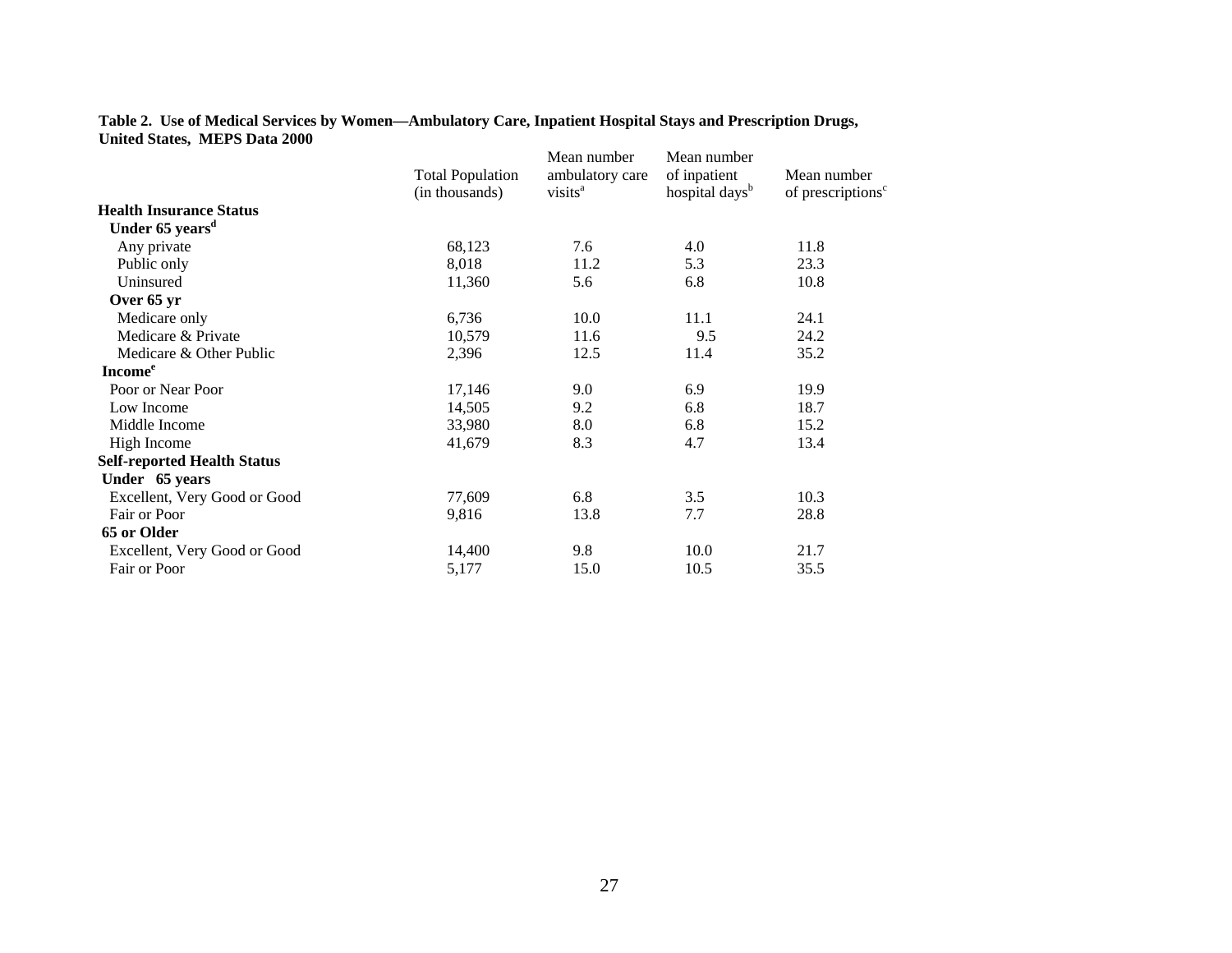## <span id="page-27-0"></span>**Table 2**

- a. Ambulatory care visits include both physician and non-physician medical provider visits where patient is seen in office based settings or clinics, hospital outpatient departments, emergency rooms (except visits resulting in an overnight hospital stay), and clinics owned and operated by hospitals are included. Estimates of mean number of visits are conditional on use.
- b. Inpatient stays include all hospital admissions including those that did not involve an overnight stay. Estimates of mean number of days are conditional on use.
- c. All prescribed medicines initially purchased or otherwise obtained during 2000, as well as refills and free samples, are included. Estimates of mean number of prescriptions are conditional on use.
- d. Uninsured refers to those uninsured during the entire year. Public and private insurance categories refer to individuals with public or private insurance at any time during the year; individuals with both public and private insurance and those with TRICARE (Armed Forces related coverage) are classified as having private insurance.
- e. Poor refers to incomes at or below the poverty line; near poor, over the poverty line through 125% of the poverty line; low income, over 125% through 200% of the poverty line; middle income, over 200% through 400% of the poverty line; and, high income, over 400% of the poverty line.

**Note:** Restricted to women 18 years and older in the civilian non-institutionalized population. Percents may not add to one hundred due to rounding. Population estimates by education and health status exclude less than 1.2 percent of cases due to item nonresponse.

**Source:** Center for Financing Access and Cost Trends, Agency for Healthcare and Quality; Medical Expenditure Panel Survey, 2000.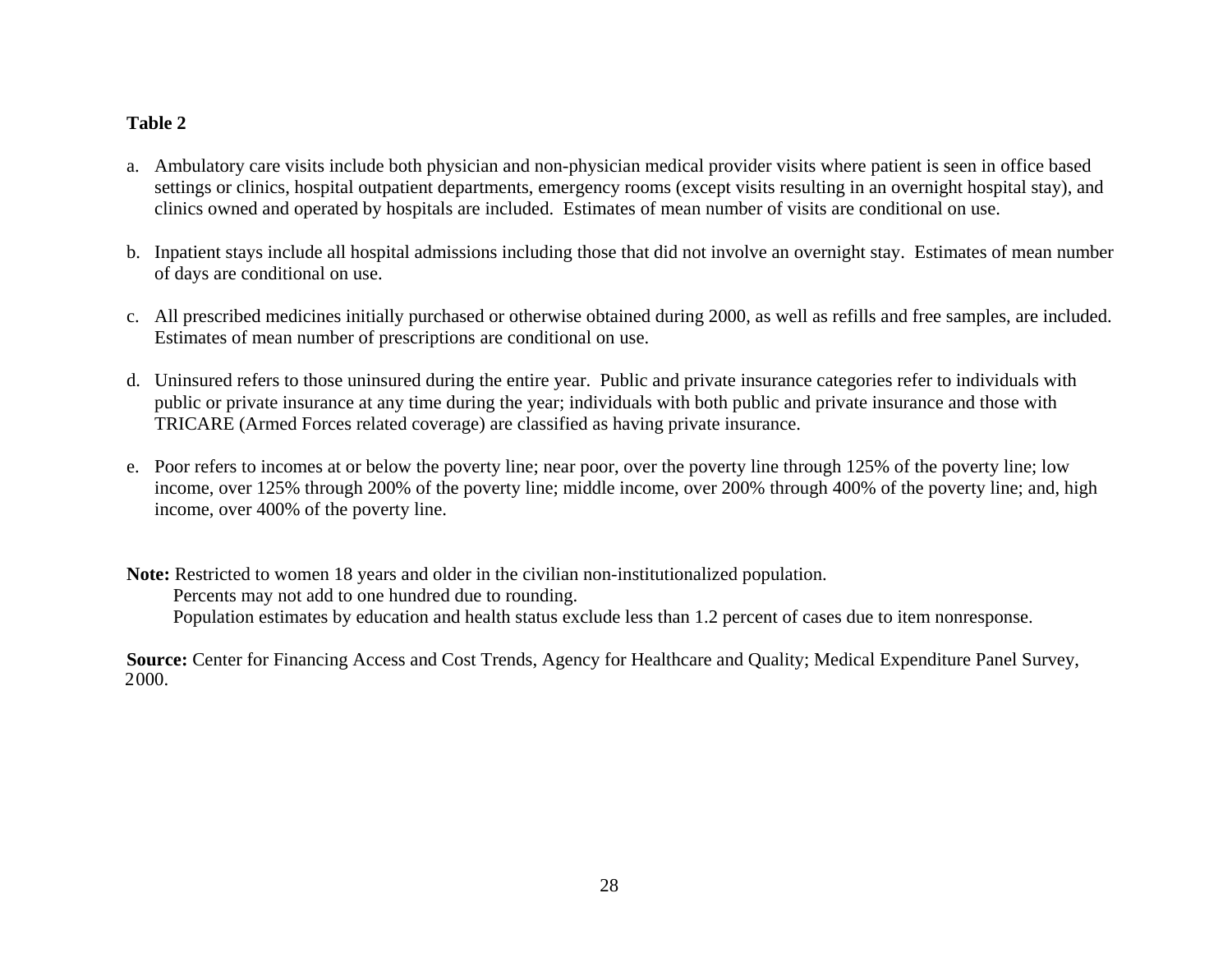|                            |              | Mean expense    | Inpatient             | Ambulatory            |                                 |                          |                    |
|----------------------------|--------------|-----------------|-----------------------|-----------------------|---------------------------------|--------------------------|--------------------|
| Population characteristics | Percent with | per person with | hospital              | physician             | Prescription                    | Home Health <sup>d</sup> | Other <sup>e</sup> |
|                            | expense      | expense         | services <sup>a</sup> | contacts <sup>b</sup> | Drugs <sup>c</sup>              |                          |                    |
|                            |              |                 |                       |                       | Percent distribution of expense |                          |                    |
| Total                      | 90.5         | \$3,219         | 33.9                  | 33.5                  | 19.1                            | 4.2                      | 9.4                |
| <b>Age in Years</b>        |              |                 |                       |                       |                                 |                          |                    |
| $18 - 44$                  | 87.2         | 2,118           | 32.8                  | 38.7                  | 14.5                            | 2.5                      | 11.6               |
| $45 - 64$                  | 92.1         | 3,332           | 25.6                  | 36.5                  | 24.1                            | 2.2                      | 11.6               |
| $65 - 74$                  | 96.7         | 5,226           | 37.7                  | 33.0                  | 20.7                            | 2.6                      | 6.1                |
| $75 - 84$                  | 98.0         | 6,250           | 45.7                  | 22.5                  | 18.5                            | 8.3                      | 5.1                |
| 85 and older               | 95.9         | 6,893           | 46.1                  | 15.4                  | 14.6                            | 20.0                     | 3.9                |
| <b>Marital Status</b>      |              |                 |                       |                       |                                 |                          |                    |
| Married                    | 91.8         | 3,129           | 33.7                  | 36.3                  | 18.2                            | 1.3                      | 10.5               |
| Divorced/Separated         | 90.2         | 3,258           | 29.1                  | 34.9                  | 21.9                            | 3.1                      | 10.3               |
| Widowed                    | 95.2         | 5,683           | 39.8                  | 24.6                  | 20.1                            | 10.1                     | 5.4                |
| Never Married              | 85.1         | 2,023           | 29.9                  | 35.1                  | 17.9                            | 6.7                      | 10.4               |
| <b>Race/Ethnicity</b>      |              |                 |                       |                       |                                 |                          |                    |
| White/Other (non-Hispanic) | 92.9         | 3,333           | 32.0                  | 34.5                  | 19.7                            | 3.8                      | 10.1               |
| Black (non-Hispanic)       | 83.7         | 3,060           | 45.8                  | 26.5                  | 15.1                            | 7.3                      | 5.4                |
| Hispanic                   | 80.4         | 2,434           | 37.7                  | 32.5                  | 18.3                            | 3.9                      | 7.6                |
| <b>Education</b>           |              |                 |                       |                       |                                 |                          |                    |
|                            |              |                 |                       |                       |                                 |                          |                    |
| Less than 12 years         | 87.5<br>89.2 | 3,928           | 41.7                  | 28.4                  | 19.3                            | 5.2                      | 5.4<br>8.7         |
| 12 years                   |              | 3,141           | 33.1                  | 33.5                  | 20.7                            | 4.0                      |                    |
| More than 12 years         | 92.8         | 2,892           | 29.8                  | 36.9                  | 18.2                            | 2.6                      | 12.6               |
| <b>Census Region</b>       |              |                 |                       |                       |                                 |                          |                    |
| Northeast                  | 90.9         | 3,232           | 29.4                  | 34.6                  | 20.7                            | 4.1                      | 11.2               |
| Midwest                    | 93.6         | 3,516           | 34.7                  | 34.8                  | 19.2                            | 2.3                      | 9.0                |
| South                      | 89.0         | 3,119           | 38.1                  | 30.2                  | 19.7                            | 3.6                      | 8.4                |
| West                       | 89.3         | 3,049           | 30.1                  | 36.3                  | 16.3                            | 7.6                      | 9.7                |
| <b>Rural-Urban</b>         |              |                 |                       |                       |                                 |                          |                    |
| Metro                      | 90.2         | 3,152           | 33.8                  | 33.7                  | 18.8                            | 3.7                      | 10.1               |
| Near Metro                 | 90.8         | 3,594           | 34.1                  | 37.4                  | 18.3                            | 2.6                      | 7.7                |
| Near Rural                 | 93.7         | 3,537           | 33.6                  | 27.4                  | 21.4                            | 12.2                     | 5.5                |
| Rural                      | 89.5         | 3,317           | 35.4                  | 33.6                  | 21.7                            | 1.9                      | 7.3                |
|                            |              |                 |                       |                       |                                 |                          |                    |

**Table 3. Expenses for personal health services: Mean annual expense and distribution by type of service, women; United States, MEPS Data 2000**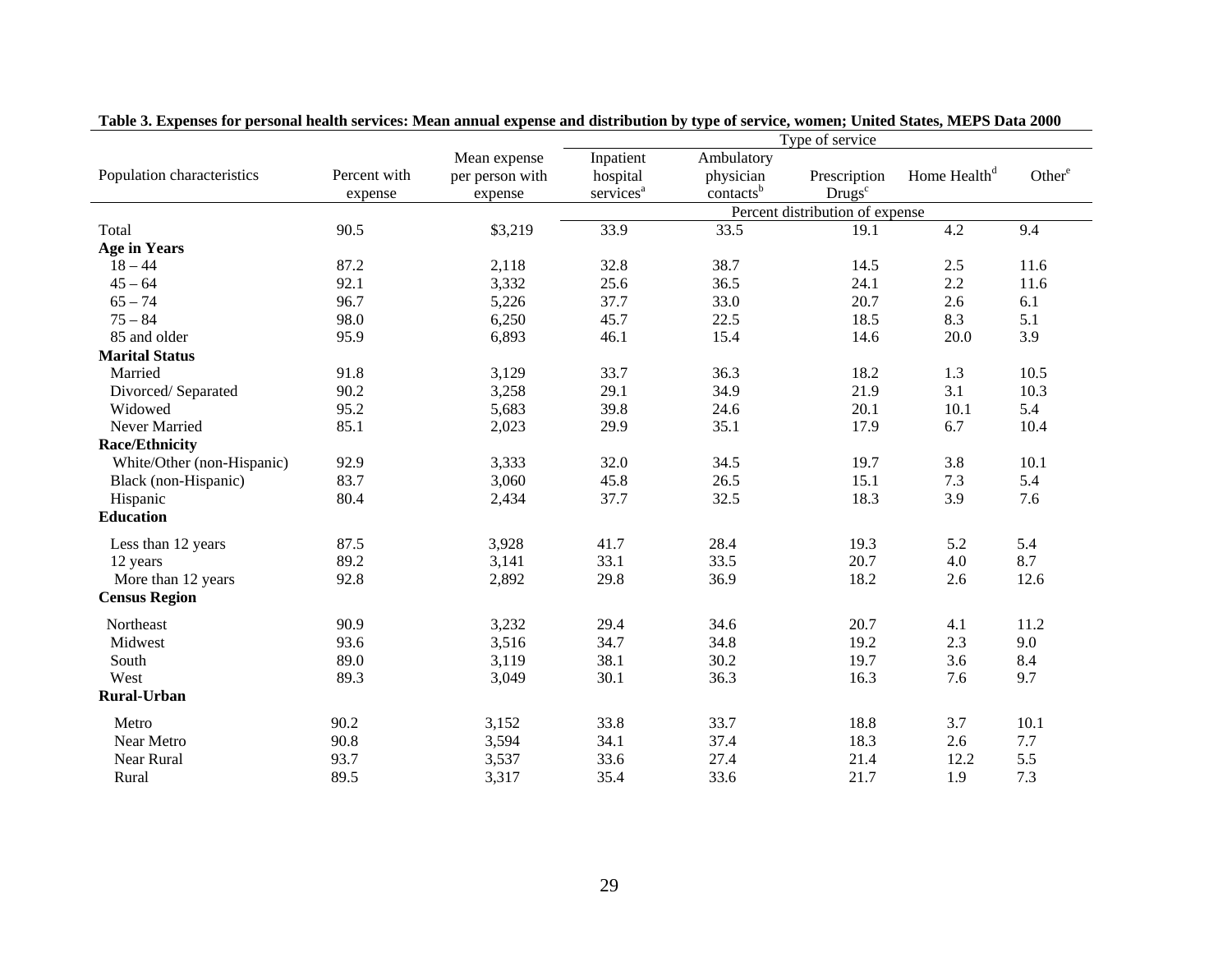|                                      |              |                 | Type of service |            |                                 |          |      |  |  |
|--------------------------------------|--------------|-----------------|-----------------|------------|---------------------------------|----------|------|--|--|
|                                      |              | Mean expense    | Inpatient       | Ambulatory |                                 | Home     |      |  |  |
| Population characteristics           | Percent with | per person with | hospital        | physician  | Health                          |          |      |  |  |
|                                      | expense      | expense         | services        | contacts   | Rx                              | Services |      |  |  |
|                                      |              |                 |                 |            | Percent distribution of expense |          |      |  |  |
| Health Insurance Status <sup>f</sup> |              |                 |                 |            |                                 |          |      |  |  |
| Under 65 Years                       |              |                 |                 |            |                                 |          |      |  |  |
| Any private                          | 91.9         | 2,460           | 27.2            | 40.7       | 18.2                            | 0.5      | 13.4 |  |  |
| Public only                          | 93.0         | 4,675           | 38.5            | 25.1       | 22.6                            | 10.0     | 3.8  |  |  |
| Uninsured                            | 68.6         | 1,512           | 28.5            | 34.5       | 22.0                            | 3.3      | 11.7 |  |  |
| Over 65 Years                        |              |                 |                 |            |                                 |          |      |  |  |
| Medicare only                        | 96.5         | 5,143           | 43.6            | 24.5       | 20.1                            | 6.2      | 5.6  |  |  |
| Medicare & Private                   | 97.6         | 5,773           | 41.9            | 29.1       | 18.4                            | 4.4      | 6.3  |  |  |
| Medicare & Other Public              | 96.5         | 7,822           | 38.2            | 20.4       | 19.1                            | 20.3     | 2.0  |  |  |
| <b>Income</b> <sup>g</sup>           |              |                 |                 |            |                                 |          |      |  |  |
| Poor or Near Poor                    | 86.8         | 3,923           | 44.1            | 24.0       | 20.6                            | 6.6      | 4.7  |  |  |
| Low Income                           | 87.9         | 4,052           | 38.6            | 28.0       | 17.3                            | 11.0     | 5.1  |  |  |
| Middle Income                        | 89.7         | 3,079           | 33.9            | 36.1       | 19.3                            | 2.0      | 8.9  |  |  |
| High Income                          | 93.5         | 2,787           | 26.0            | 39.1       | 19.0                            | 1.5      | 14.4 |  |  |
| Self-reported Health Status          |              |                 |                 |            |                                 |          |      |  |  |
| Under 65 Years                       |              |                 |                 |            |                                 |          |      |  |  |
| Ex, Very Good or Good                | 88.3         | 2,088           | 26.7            | 40.1       | 17.9                            | 0.9      | 14.4 |  |  |
| Fair or Poor                         | 94.3         | 6,138           | 34.8            | 31.8       | 22.6                            | 6.1      | 4.7  |  |  |
| 65 or Older                          |              |                 |                 |            |                                 |          |      |  |  |
| Ex, Very Good or Good                | 96.6         | 4,350           | 34.3            | 30.1       | 21.4                            | 6.8      | 7.3  |  |  |
| Fair or Poor                         | 99.0         | 9,625           | 49.4            | 22.3       | 16.5                            | 8.7      | 3.2  |  |  |

### **Table 3. Expenses for personal health services: Mean annual expense and distribution by type of service, women; United States, MEPS Data 2000**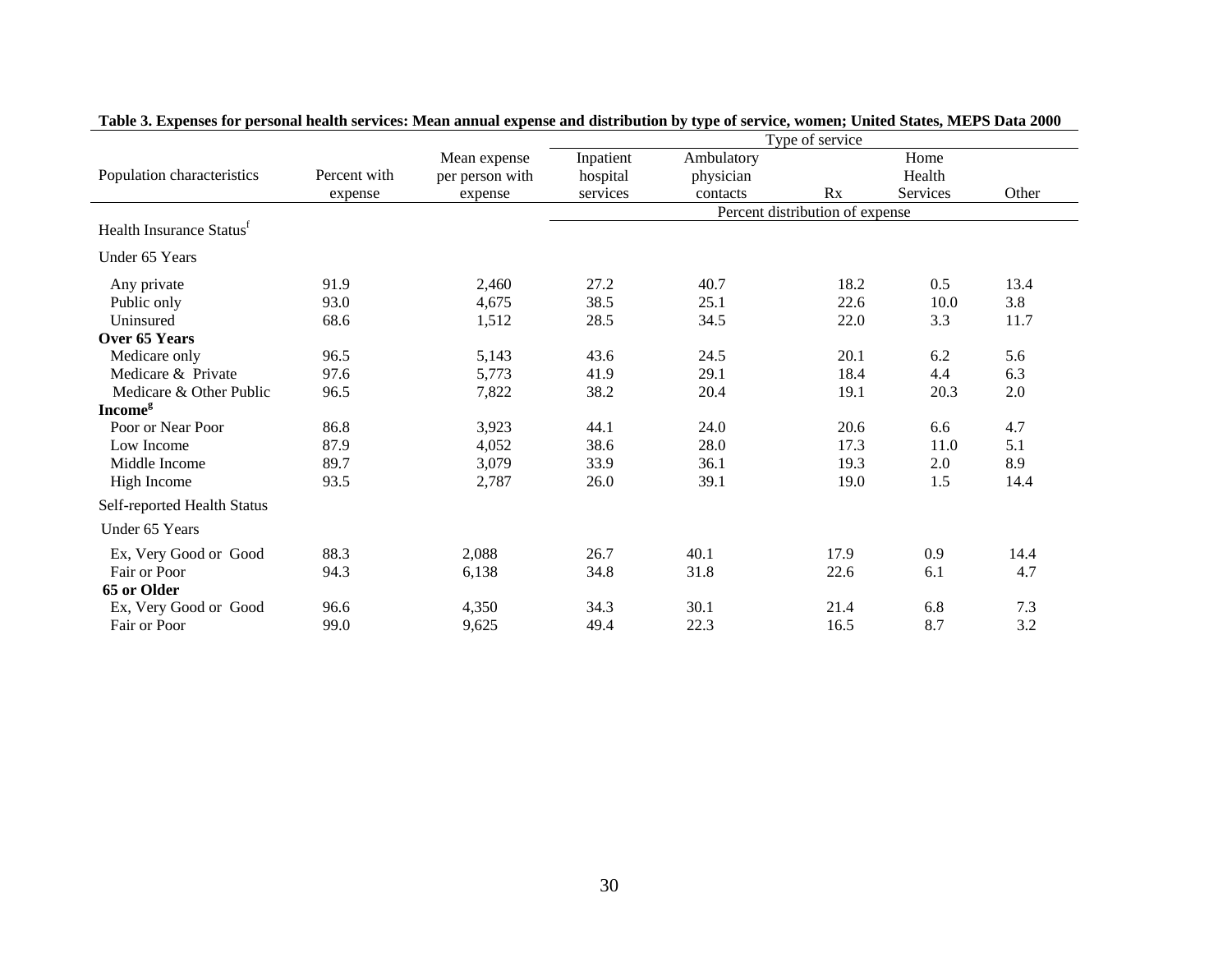## <span id="page-30-0"></span>**Table 3**

- a. Inpatient stays include all hospital admissions including those that did not involve an overnight stay.
- b. Ambulatory care visits include both physician and non-physician medical provider visits where patient is seen in office based settings or clinics, hospital outpatient departments, emergency rooms (except visits resulting in an overnight hospital stay), and clinics owned and operated by hospitals are included.
- c. All prescribed medicines initially purchased or otherwise obtained during 2000, as well as refills and free samples, are included.
- d. Home health includes care provided by home health agencies and independent home health providers.
- e. Other includes various other medical equipment, supplies and services purchased or rented during the year.
- f. Uninsured refers to those uninsured during the entire year. Public and private insurance categories refer to individuals with public or private insurance at any time during the year; individuals with both public and private insurance and those with TRICARE (Armed Forces related coverage) are classified as having private insurance.
- g. Poor refers to incomes at or below the poverty line; near poor, over the poverty line through 125% of the poverty line; low income, over 125% through 200% of the poverty line; middle income, over 200% through 400% of the poverty line; and, high income, over 400% of the poverty line.

**Note:** Restricted to women 18 years and older in the civilian non-institutionalized population. Percents may not add to one hundred due to rounding. Population estimates by education and health status exclude less than 1.2 percent of cases due to item nonresponse.

**Source:** Center for Financing Access and Cost Trends, Agency for Healthcare and Quality; Medical Expenditure Panel Survey, 2000.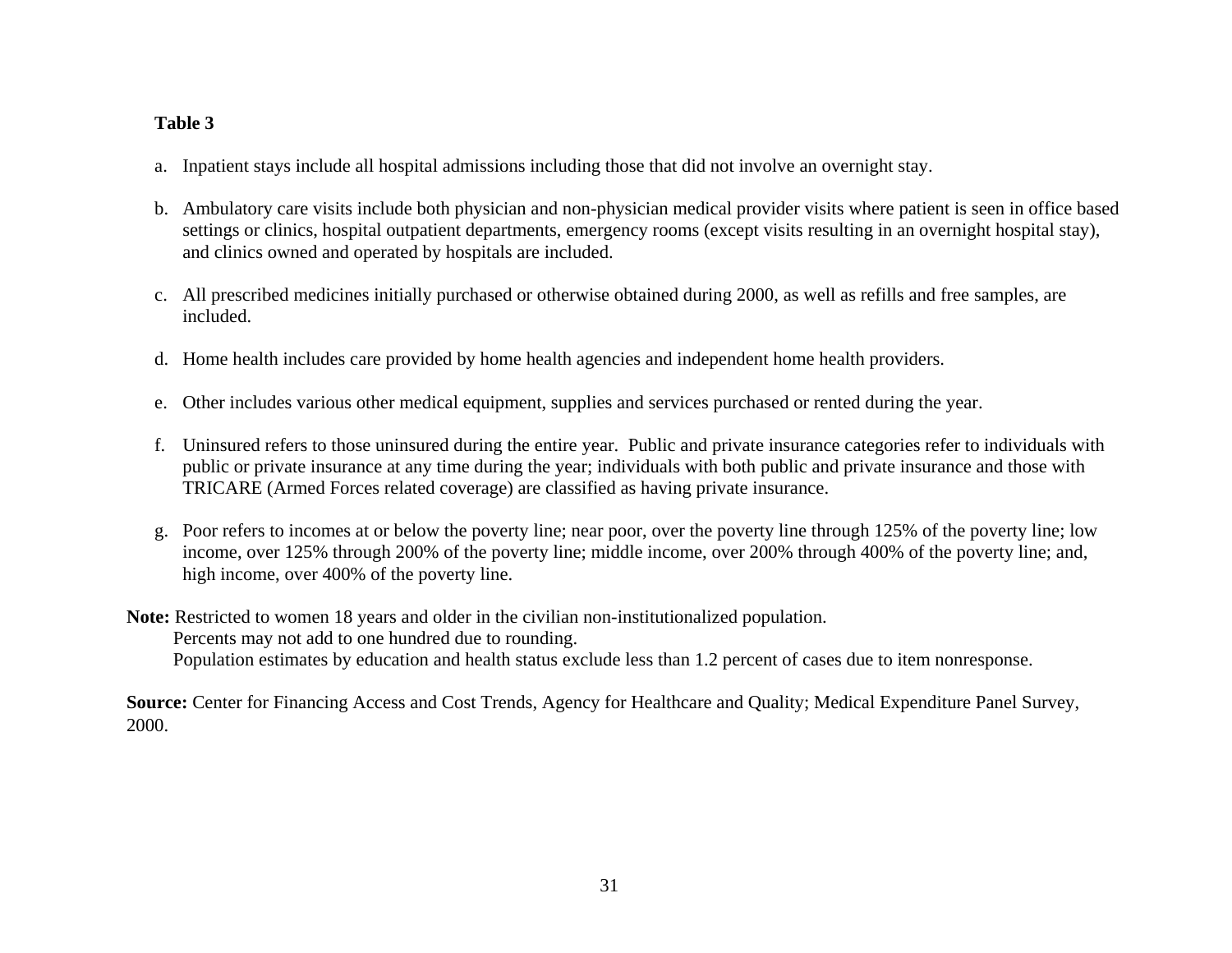|                            |              |                 | <b>Source of Payment</b> |                               |          |                             |                           |                    |  |
|----------------------------|--------------|-----------------|--------------------------|-------------------------------|----------|-----------------------------|---------------------------|--------------------|--|
|                            |              | Mean Expense    |                          | Private                       |          |                             |                           |                    |  |
|                            | Percent with | per person with | Out of                   | Health                        |          |                             |                           |                    |  |
|                            | Expense      | expenses        | Pocket                   | <b>Insurance</b> <sup>a</sup> | Medicare | Medicaid                    | Other Public <sup>b</sup> | Other <sup>c</sup> |  |
|                            |              |                 |                          |                               |          | <b>Percent distribution</b> |                           |                    |  |
| Total                      | 90.5         | \$3,219         | 21.5                     | 39.4                          | 22.8     | 9.5                         | 2.6                       | 4.3                |  |
| <b>Age in Years</b>        |              |                 |                          |                               |          |                             |                           |                    |  |
| $18 - 44$                  | 87.2         | 2,118           | 19.8                     | 55.7                          | 1.5      | 13.9                        | 3.4                       | 5.7                |  |
| $45 - 64$                  | 92.1         | 3,332           | 24.9                     | 51.9                          | 7.1      | 9.0                         | 2.6                       | 4.6                |  |
| $65 - 74$                  | 96.7         | 5,226           | 20.8                     | 18.8                          | 50.7     | 4.6                         | 1.4                       | 3.7                |  |
| $75 - 84$                  | 98.0         | 6,250           | 19.4                     | 9.4                           | 60.2     | 6.6                         | 2.6                       | 1.8                |  |
| 85 and older               | 95.9         | 6,893           | 20.7                     | 7.8                           | 60.3     | 7.9                         | 1.5                       | 2.0                |  |
| <b>Marital Status</b>      |              |                 |                          |                               |          |                             |                           |                    |  |
| Married                    | 91.8         | 3,129           | 21.5                     | 50.3                          | 17.4     | 4.5                         | 2.0                       | 4.2                |  |
| Divorced/Separated         | 90.2         | 3,258           | 22.2                     | 34.6                          | 18.6     | 15.7                        | 2.8                       | 6.1                |  |
| Widowed                    | 95.2         | 5,683           | 20.7                     | 14.1                          | 49.4     | 10.2                        | 3.2                       | 2.4                |  |
| Never Married              | 85.1         | 2,023           | 22.3                     | 40.5                          | 6.1      | 21.8                        | 3.9                       | 5.5                |  |
| <b>Race/Ethnicity</b>      |              |                 |                          |                               |          |                             |                           |                    |  |
| White/Other (non-Hispanic) | 92.9         | 3,333           | 22.8                     | 40.7                          | 23.0     | 7.4                         | 2.1                       | 4.1                |  |
| Black (non-Hispanic)       | 83.7         | 3,060           | 14.5                     | 32.6                          | 22.3     | 18.5                        | 6.7                       | 5.4                |  |
| Hispanic                   | 80.4         | 2,434           | 18.1                     | 34.3                          | 20.1     | 20.4                        | 2.9                       | 4.2                |  |
| Education                  |              |                 |                          |                               |          |                             |                           |                    |  |
| Less than 12 years         | 87.5         | 3,928           | 17.3                     | 20.5                          | 35.3     | 18.4                        | 2.9                       | 5.7                |  |
| 12 years                   | 89.2         | 3,141           | 21.6                     | 39.8                          | 23.2     | 9.5                         | 1.9                       | 4.0                |  |
| More than 12 years         | 92.8         | 2,892           | 24.4                     | 51.2                          | 14.8     | 3.5                         | 2.4                       | 3.7                |  |
| <b>Census Region</b>       |              |                 |                          |                               |          |                             |                           |                    |  |
| Northeast                  | 90.9         | 3,232           | 22.1                     | 35.6                          | 26.2     | 11.5                        | 1.3                       | 3.4                |  |
| Midwest                    | 93.6         | 3,516           | 20.8                     | 43.5                          | 20.1     | $7.5\,$                     | 3.0                       | 5.1                |  |
| South                      | 89.0         | 3,119           | 23.2                     | 36.3                          | 24.5     | 7.8                         | 3.8                       | 4.5                |  |
| West                       | 89.3         | 3,049           | 19.3                     | 42.8                          | 20.0     | 12.8                        | 1.4                       | 3.8                |  |
| Rural-Urban                |              |                 |                          |                               |          |                             |                           |                    |  |
| Metro                      | 90.2         | 3,152           | 21.8                     | 39.1                          | 23.1     | 9.0                         | 2.8                       | 4.3                |  |
| Near Metro                 | 90.8         | 3,594           | 21.1                     | 42.9                          | 22.3     | 7.9                         | 1.7                       | 4.1                |  |
| Near Rural                 | 93.7         | 3,537           | 19.1                     | 41.2                          | 19.1     | 16.1                        | 0.5                       | 4.2                |  |
| Rural                      | 89.5         | 3,317           | 22.9                     | 35.1                          | 23.6     | 9.4                         | 4.6                       | 4.4                |  |

## **Table 4. Mean Expenditures and Sources of Payment for Health Services, Women: United States, MEPS Data 2000**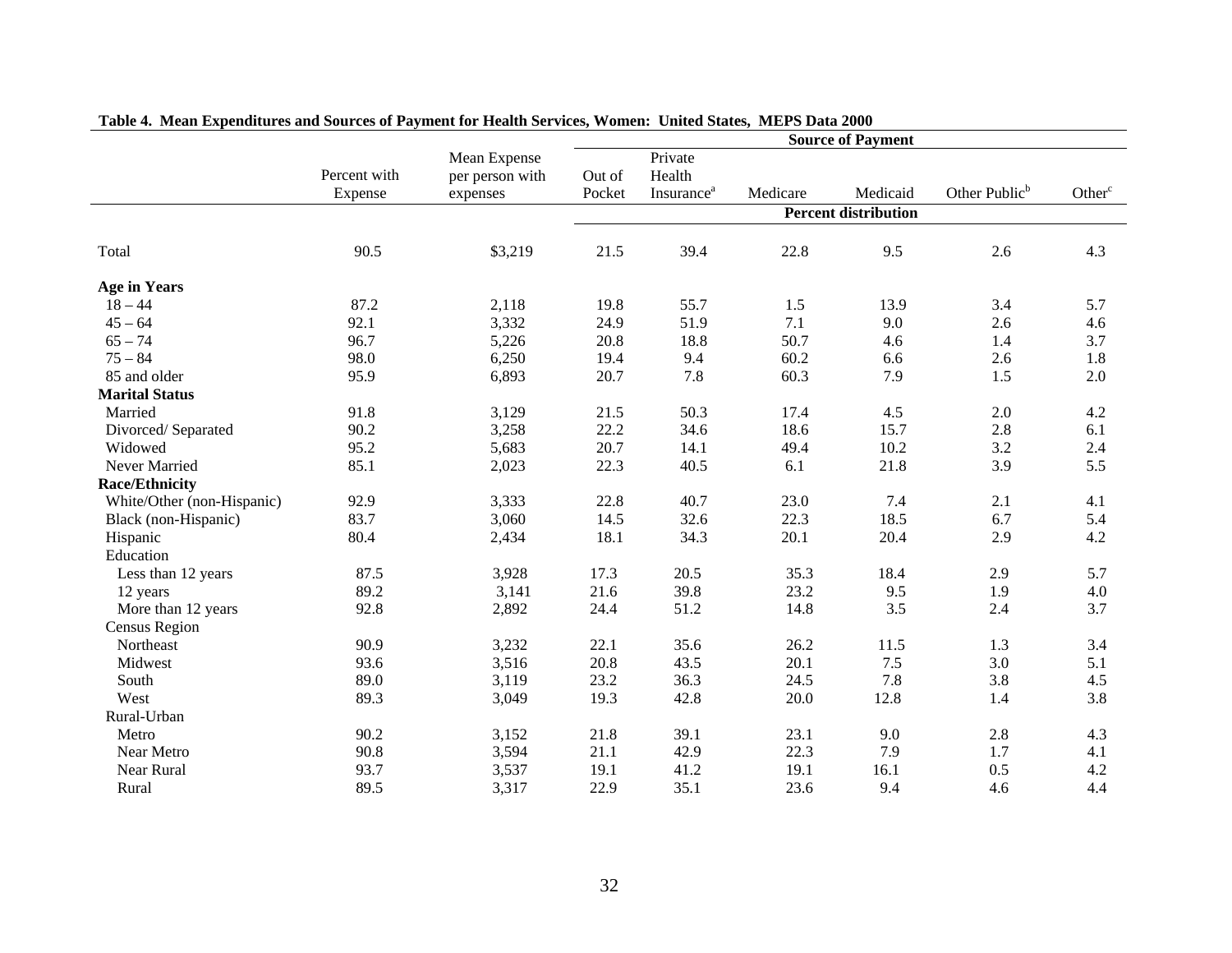|                                      |                         |                                             |                  |         |          | Source of Payment    |              |       |
|--------------------------------------|-------------------------|---------------------------------------------|------------------|---------|----------|----------------------|--------------|-------|
|                                      | Percent with<br>Expense | Mean Expense per<br>person with<br>expenses | Out of<br>Pocket | Private | Medicare | Medicaid             | Other public | Other |
|                                      |                         |                                             |                  |         |          | Percent distribution |              |       |
| Health Insurance Status <sup>d</sup> |                         |                                             |                  |         |          |                      |              |       |
| Under 65 yr                          |                         |                                             |                  |         |          |                      |              |       |
| Any private                          | 91.9                    | 2,460                                       | 22.6             | 70.1    | 1.2      | 1.3                  | 1.9          | 2.9   |
| Public only                          | 93.0                    | 4,675                                       | 11.2             | 0.0     | 19.1     | 60.5                 | 1.7          | 7.5   |
| Uninsured                            | 68.6                    | 1,512                                       | 50.8             | 0.0     | 0.0      | 0.0                  | 21.5         | 27.7  |
| Over 65 yr                           |                         |                                             |                  |         |          |                      |              |       |
| Medicare only                        | 96.5                    | 5,143                                       | 25.3             | 0.0     | 66.7     | 0.00                 | 2.9          | 5.1   |
| Medicare & private                   | 97.6                    | 5,773                                       | 20.2             | 25.1    | 52.6     | 0.9                  | 0.4          | 0.8   |
| Medicare and other public            | 96.5                    | 7,822                                       | 11.4             | 0.0     | 49.5     | 33.6                 | 1.2          | 4.4   |
| <b>Income</b> <sup>e</sup>           |                         |                                             |                  |         |          |                      |              |       |
| Poor or Near Poor                    | 86.8                    | 3,923                                       | 17.5             | 14.2    | 29.9     | 28.3                 | 4.3          | 5.8   |
| Low Income                           | 87.9                    | 4,052                                       | 18.7             | 23.4    | 35.2     | 17.5                 | 1.8          | 3.4   |
| Middle Income                        | 89.7                    | 3,079                                       | 20.3             | 46.9    | 20.4     | 3.5                  | 4.1          | 4.9   |
| High Income                          | 93.5                    | 2,787                                       | 26.1             | 53.9    | 15.0     | 0.8                  | 0.8          | 3.3   |
| <b>Self-reported Health Status</b>   |                         |                                             |                  |         |          |                      |              |       |
| Under 65 years                       |                         |                                             |                  |         |          |                      |              |       |
| Ex, Very Good or Good                | 88.3                    | 2,088                                       | 24.3             | 60.3    | 1.0      | 7.8                  | 1.7          | 5.0   |
| Fair or Poor                         | 94.3                    | 6,138                                       | 17.5             | 38.1    | 12.6     | 20.3                 | 6.0          | 5.6   |
| 65 or older                          |                         |                                             |                  |         |          |                      |              |       |
| Ex, Very Good or Good                | 96.6                    | 4,350                                       | 24.2             | 14.6    | 52.0     | 5.2                  | 1.3          | 2.7   |
| Fair or Poor                         | 99.0                    | 9,625                                       | 16.0             | 11.4    | 61.5     | 7.0                  | 1.3          | 2.7   |

# **Table 4. Expenditures and Source of Payment for Health Services, Women: United States, MEPS Data 2000**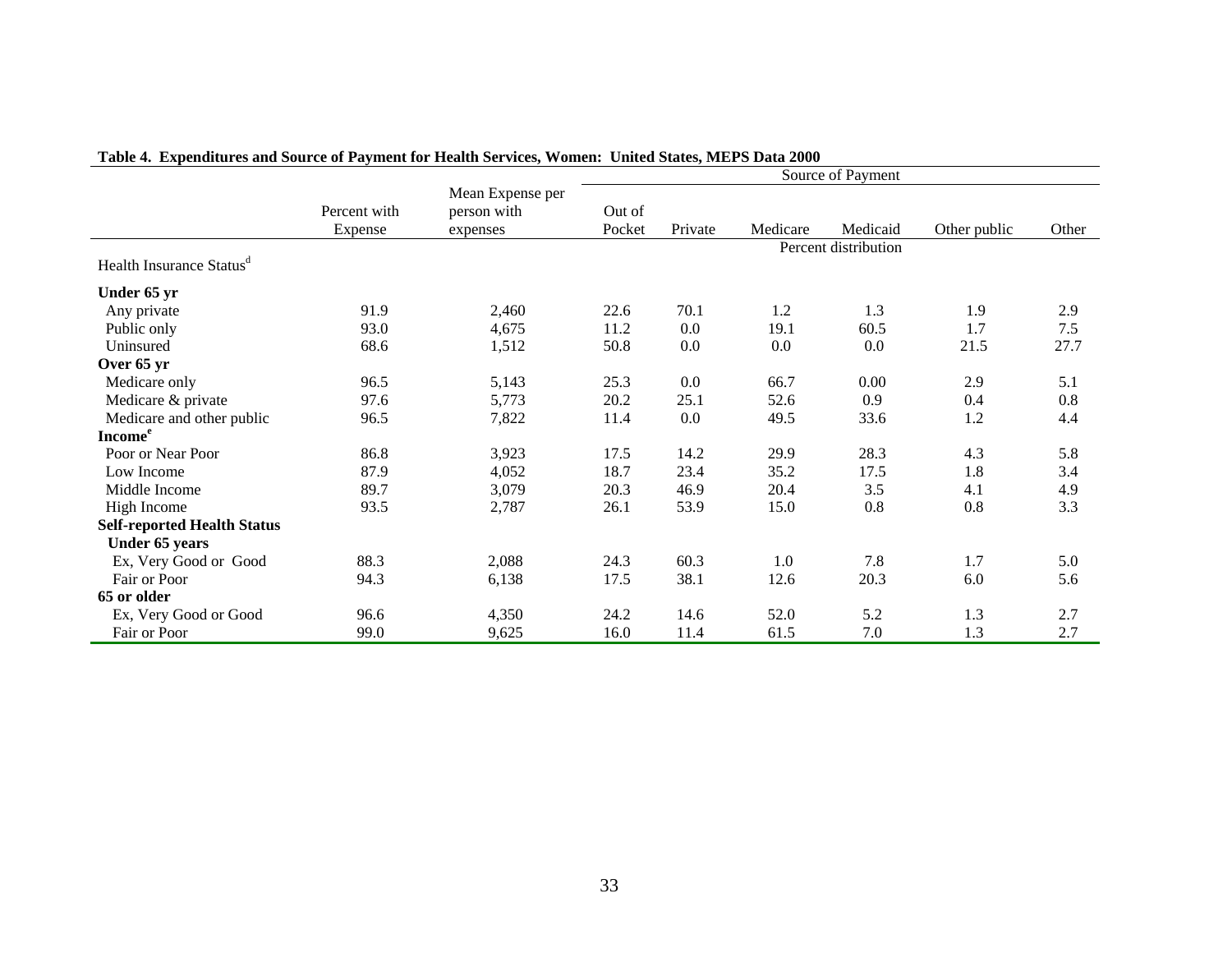## <span id="page-33-0"></span>**Table 4**

- a. Private insurance includes TRICARE (Armed Forces related coverage).
- b. For source of payment, other public includes Department of Veterans Affairs (except TRICARE); other Federal Sources (Indian Health Service, Military Treatment facilities, and other care provided by the Federal government); various state and local sources (community and neighborhood clinics, state and local health departments, and state programs other than Medicaid); and other public (Medicaid payments reported for persons who were not enrolled in the Medicaid program at any time during the year).
- **c.** For source of payment, other includes payments from Worker's compensation; other unclassified sources (automobile, homeowner's, or liability insurance, and other miscellaneous or unknown sources); and other private insurance (any types of private insurance payments reported for people without private health insurance coverage during the years as defined in MEPS).
- d. Uninsured refers to those uninsured during the entire year. Public and private insurance categories refer to individuals with public or private insurance at any time during the year; individuals with both public and private insurance and those with TRICARE (Armed Forces related coverage) are classified as having private insurance.
- e. Poor refers to incomes at or below the poverty line; near poor, over the poverty line through 125% of the poverty line; low income, over 125% through 200% of the poverty line; middle income, over 200% through 400% of the poverty line; and, high income, over 400% of the poverty line.
- **Note:** Restricted to women 18 years and older in the civilian non-institutionalized population. Percents may not add to one hundred due to rounding. Population estimates by education and health status exclude less than 1.2 percent of cases due to item nonresponse.

**Source:** Center for Financing Access and Cost Trends, Agency for Healthcare and Quality; Medical Expenditure Panel Survey, 2000.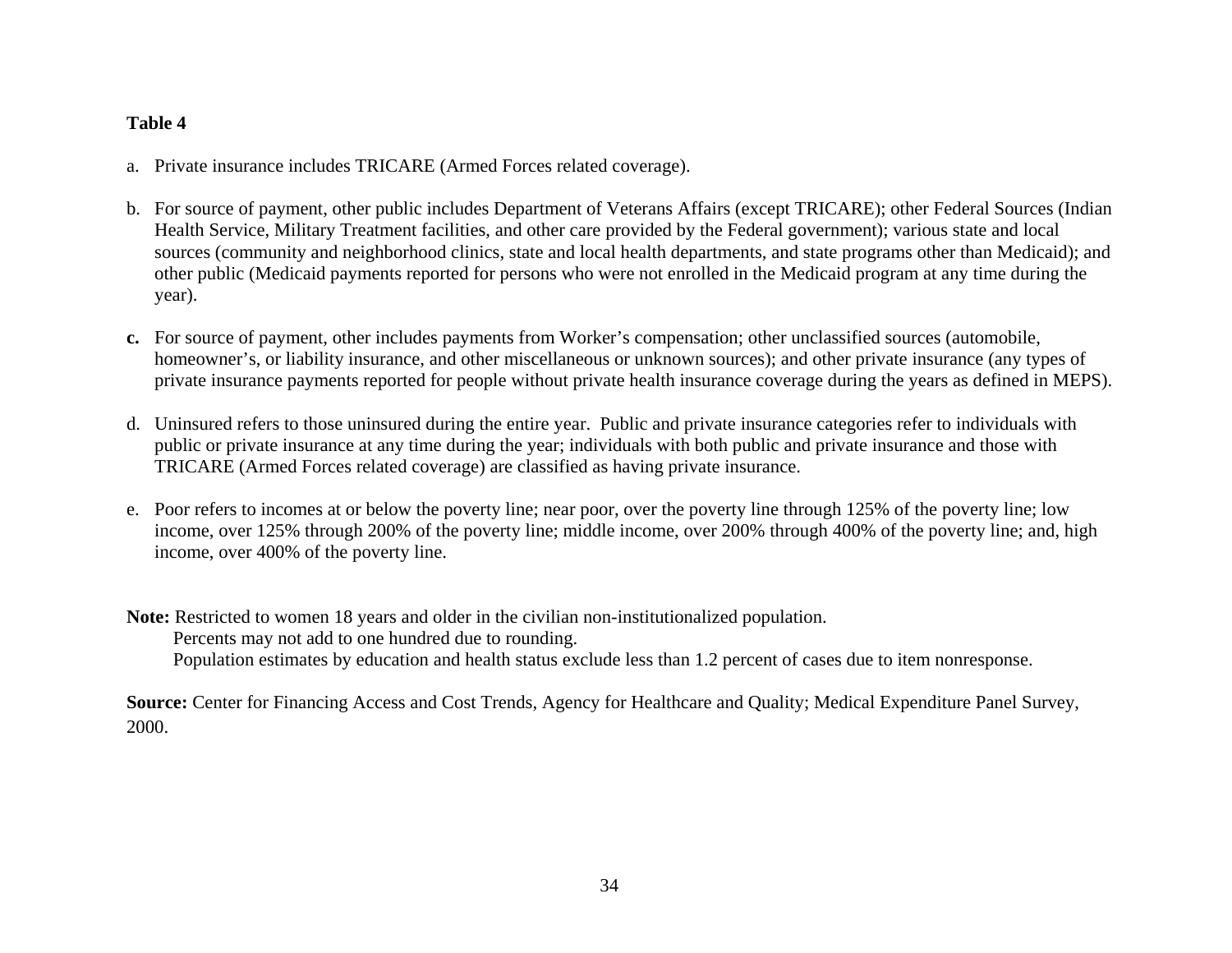|                            | Total<br>Population<br>(in thousands) | N <sub>o</sub><br>Income | No Expense | $0.01 - 0.99$ | $1.00 - 1.99$ | 2.00-2.99 | 3.00-4.99 | 5.00-9.99 | $10.00 -$<br>more |
|----------------------------|---------------------------------------|--------------------------|------------|---------------|---------------|-----------|-----------|-----------|-------------------|
| Total                      | 107,310                               | 0.8                      | 12.2       | 49.4          | 13.1          | 6.6       | 5.9       | 6.0       | 6.0               |
| <b>Age in Years</b>        |                                       |                          |            |               |               |           |           |           |                   |
| $18 - 44$                  | 55,507                                | 0.7                      | 16.6       | 58.5          | 11.1          | 4.5       | 3.9       | 2.6       | 2.2               |
| $45 - 64$                  | 31,993                                | 1.2                      | 9.5        | 48.9          | 14.9          | 8.2       | 6.1       | 6.0       | 5.2               |
| $65 - 74$                  | 10,027                                | 0.4                      | 4.6        | 29.3          | 17.0          | 10.6      | 10.2      | 13.5      | 14.4              |
| $75 - 84$                  | 7,171                                 | 1.2                      | 4.2        | 18.0          | 14.9          | 10.5      | 12.9      | 17.8      | 20.5              |
| 85 and older               | 2,611                                 | 0.6                      | 4.8        | 24.8          | 12.8          | 7.2       | 11.4      | 15.2      | 23.4              |
| <b>Marital Status</b>      |                                       |                          |            |               |               |           |           |           |                   |
| Married                    | 57,068                                | 0.5                      | 10.3       | 57.4          | 13.1          | 6.2       | 5.2       | 4.5       | 2.9               |
| Divorced/Separated         | 14,743                                | 1.2                      | 12.5       | 41.8          | 14.9          | 7.3       | 6.5       | 7.3       | 8.6               |
| Widowed                    | 11,986                                | 1.4                      | 5.6        | 21.3          | 14.4          | 9.5       | 12.7      | 13.4      | 21.4              |
| Never Married              | 23,513                                | 1.2                      | 19.9       | 49.0          | 11.3          | 5.9       | 3.9       | 4.9       | 3.8               |
| <b>Race/Ethnicity</b>      |                                       |                          |            |               |               |           |           |           |                   |
| White/Other (non-Hispanic) | 83,133                                | 0.6                      | 9.1        | 50.1          | 13.8          | 7.1       | 6.5       | 6.5       | 6.3               |
| Black (non-Hispanic)       | 13,025                                | 1.9                      | 21.7       | 47.3          | 10.4          | 5.7       | 4.0       | 3.8       | 5.3               |
| Hispanic                   | 11,152                                | 1.5                      | 24.4       | 46.4          | 11.2          | 4.0       | 4.2       | 4.2       | 4.2               |
| Education                  |                                       |                          |            |               |               |           |           |           |                   |
| Less than 12 years         | 22,277                                | 1.6                      | 16.7       | 36.9          | 11.6          | 7.7       | 7.7       | 7.8       | 10.0              |
| 12 years                   | 35,533                                | 0.9                      | 13.7       | 47.4          | 12.8          | 6.1       | 5.8       | 6.7       | 6.5               |
| More than 12 years         | 48,802                                | 0.4                      | 9.1        | 29.8          | 10.1          | 6.5       | 5.2       | 4.5       | 3.6               |
| <b>Census Region</b>       |                                       |                          |            |               |               |           |           |           |                   |
| Northeast                  | 20,920                                | 0.9                      | 12.2       | 49.9          | 12.0          | 6.5       | 6.0       | 6.5       | 6.1               |
| Midwest                    | 24,378                                | 0.8                      | 9.5        | 50.3          | 14.6          | 6.3       | 6.3       | 6.0       | 6.2               |
| South                      | 38,297                                | 0.7                      | 12.7       | 46.0          | 13.6          | 7.5       | 6.2       | 6.7       | 6.7               |
| West                       | 23,715                                | 1.1                      | 14.4       | 53.4          | 11.7          | 5.8       | 5.0       | 4.2       | 4.5               |

**Table 5. Out-of-Pocket expenses for personal health services as a percent of family income, women; United States, MEPS Data 2000**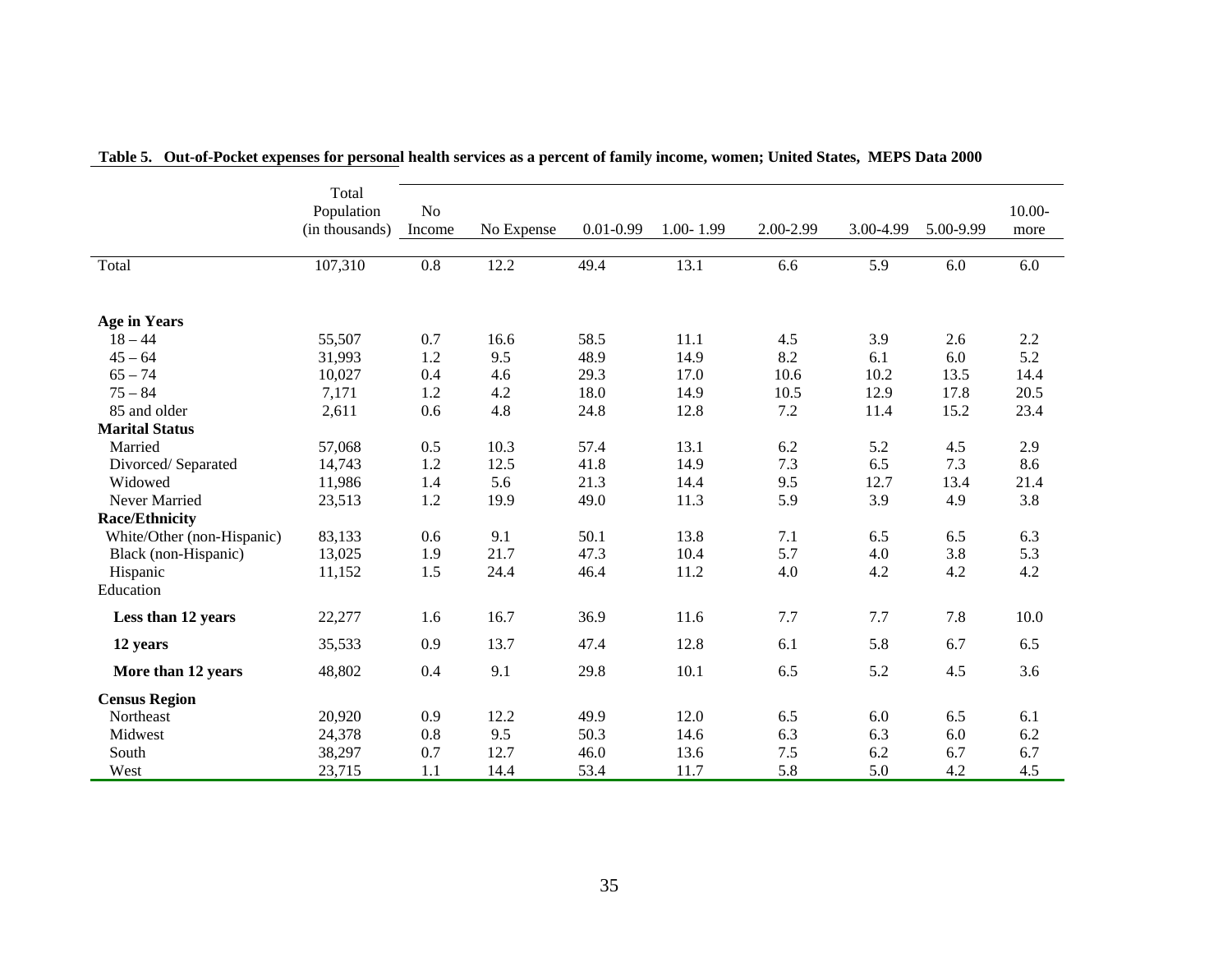|                                      |            | Annual out-of-pocket expenses as a percent of family income |                |               |               |                      |           |           |            |
|--------------------------------------|------------|-------------------------------------------------------------|----------------|---------------|---------------|----------------------|-----------|-----------|------------|
|                                      | Total      | N <sub>o</sub>                                              | N <sub>o</sub> |               |               |                      |           |           |            |
|                                      | Population | Income                                                      | Expense        | $0.01 - 0.99$ | $1.00 - 1.99$ | 2.00-2.99            | 3.00-4.99 | 5.00-9.99 | 10.00-more |
|                                      |            |                                                             |                |               |               | Percent distribution |           |           |            |
| <b>Rural-Urban</b>                   |            |                                                             |                |               |               |                      |           |           |            |
| Metro                                | 87,158     | 0.9                                                         | 12.7           | 50.2          | 13.2          | 6.4                  | 5.8       | 5.5       | 5.5        |
| Near Metro                           | 7,796      | 0.6                                                         | 11.6           | 44.2          | 13.8          | 8.2                  | 7.3       | 7.6       | 6.8        |
| Near Rural                           | 7,479      | 0.7                                                         | 8.0            | 48.1          | 12.6          | 9.1                  | 6.0       | 8.3       | $7.2\,$    |
| Rural                                | 4,876      | 1.0                                                         | 12.1           | 45.8          | 10.7          | 5.3                  | 5.7       | 7.7       | 11.8       |
| Health Insurance Status <sup>a</sup> |            |                                                             |                |               |               |                      |           |           |            |
| <b>Under 65Years</b>                 |            |                                                             |                |               |               |                      |           |           |            |
| Any private                          | 68,123     | 0.2                                                         | 10.0           | 61.6          | 13.0          | 5.8                  | 4.4       | 3.1       | 1.8        |
| Public Only                          | 8,018      | 3.9                                                         | 21.5           | 33.8          | 9.7           | 6.1                  | 6.9       | 7.8       | 10.3       |
| Uninsured                            | 11,360     | 2.6                                                         | 32.6           | 30.1          | 11.3          | 5.8                  | 4.8       | 5.3       | 7.6        |
| Over 65 Years                        |            |                                                             |                |               |               |                      |           |           |            |
| Medicare only                        | 6,736      | 0.6                                                         | 4.2            | 24.5          | 12.7          | 10.8                 | 11.4      | 14.1      | 21.7       |
| Medicare & private                   | 10,579     | 0.6                                                         | 3.7            | 24.7          | 18.4          | 10.4                 | 11.5      | 17.0      | 13.7       |
| Medicare and other public            | 2,396      | 1.4                                                         | 7.9            | 25.2          | 13.1          | 6.5                  | 9.0       | 11.5      | 25.5       |
| <b>Income</b> <sup>b</sup>           |            |                                                             |                |               |               |                      |           |           |            |
| Poor or Near Poor                    | 17,146     | 5.2                                                         | 19.3           | 21.0          | 10.2          | 6.2                  | 7.4       | 10.3      | 20.4       |
| Low Income                           | 14,505     | 0.0                                                         | 15.1           | 32.0          | 12.0          | 9.1                  | 8.9       | 10.6      | 12.3       |
| Middle Income                        | 33,980     | 0.0                                                         | 12.2           | 48.4          | 15.8          | 7.8                  | 6.7       | 6.6       | $2.5$      |
| High Income                          | 41,679     | 0.0                                                         | 8.4            | 67.9          | 12.5          | 5.0                  | 3.6       | 2.0       | .07        |
| Self-reported Health Status          |            |                                                             |                |               |               |                      |           |           |            |
| Under 65 years                       |            |                                                             |                |               |               |                      |           |           |            |
| Ex, Very Good or Good                | 77,609     | 0.7                                                         | 14.7           | 57.9          | 12.4          | 5.4                  | 4.0       | 2.9       | 2.0        |
| Fair or Poor                         | 9,816      | 2.3                                                         | 8.0            | 32.3          | 12.9          | 9.8                  | 9.9       | 11.3      | 13.6       |
| 65 or older                          |            |                                                             |                |               |               |                      |           |           |            |
| Ex, Very Good or Good                | 14,400     | 0.7                                                         | 5.1            | 27.0          | 16.7          | 9.9                  | 11.5      | 15.3      | 14.0       |
| Fair or Poor                         | 5,177      | 0.6                                                         | 1.6            | 17.8          | 13.7          | 10.4                 | 11.0      | 15.7      | 29.2       |

## **Table 5. Out-of-Pocket expenses for personal health services as a percent of family income, women; United States, MEPS Data 2000**